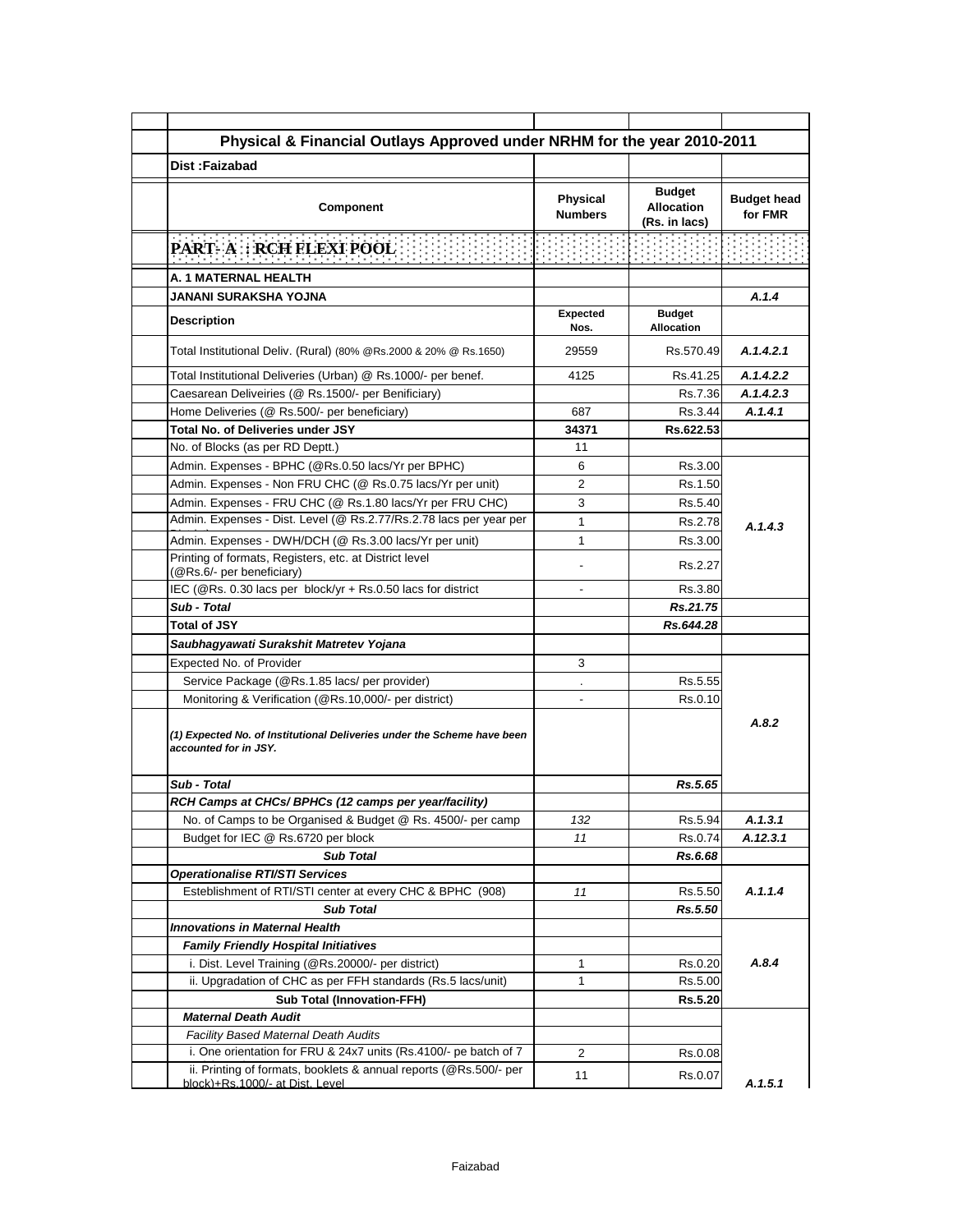| i. One Dist. Level orientation (@Rs.15000/- per Dist.)<br>1<br>Rs.0.15<br>ii. Block level Orientation (@Rs.3000/- per block)+printing of<br>11<br>Rs.0.42<br><b>Sub Total (Innovation-MDA)</b><br><b>Rs.0.72</b><br><b>Pregnant Women &amp; Child Tracking</b><br>i. Orientation Workshop<br>(a) At Dist. Level<br>$\mathbf 1$<br>Rs.0.23<br>A.10.3<br>(b) At Block Level @ Rs.6500/- block<br>11<br>Rs.0.72<br>ii. Printing of formats (730 format/block @Rs.2 per format)<br>8030<br>Rs.0.16<br>Sub Total (Innovation-Preg. Women & child tracking)<br>Rs.1.10<br><b>Strengthening of Sub Centers Accridited under JSY</b><br>Dissemination meeting in the District @ Rs 5000/-<br>Rs.0.05<br>1<br>A.1.1.5<br>Upgradation of Sub Centre in Dist (From State Level)<br>50<br>Rs.0.00<br>Sub Total (Innovation-S.C. Accridited under JSY))<br><b>Rs.0.05</b><br>Sub Total (Innovation in Maternal Health)<br>Rs.7.07<br>Sub-Total (Maternal Health)<br>Rs.669.18<br>A.2 CHILD HEALTH<br>Comprehensive Child Survival Programme (CCSP)<br>CCSP Training - FBNC (in 1st & 2nd phase districts only)<br>Training Site - District Women Hospital<br>Expected No. of Participants<br>12<br>A.11.5.2<br>No. of Batches to be Organised and Budget @ Rs.12,000 per Batch<br>$\overline{2}$<br>Rs.0.24<br>No. of Batches to be Supervised and Budget @ Rs.3,200 per Batch<br>1<br>Rs.0.03<br>Sub - Total<br>Rs.0.272<br><b>Training at Medical College under CCSP Prog</b><br>Support staff to Medical Collage<br>Rs.0.00<br>A.11.5.2<br>Physicians training/F-IMNCI<br>Rs.0.00<br><b>Sub Total</b><br>Rs.0.000<br>CCSP Training - NSSK (in 3rd phase districts only)<br>Training Site - District Women Hospital<br><b>Expected No. of Participants</b><br>A.11.5.5<br>No. of Batches to be Organised and Budget @ Rs.38,500 per Batch<br>0<br>Rs.0.00<br>No. of Batches to be Supervised and Budget @ Rs.3,500 per Batch<br>0<br>Rs.0.00<br>Sub - Total<br>Rs.0.00<br>CCSP Training of ASHAs, ANMs, LHVs - (1st & 2nd Phase<br>Districts)<br>Expected No. of Participants (approx. 24 per batch)<br>0<br>No. of Batches to be Organised and Budget @ Rs.1,65,000 per<br>0<br>Rs.0.00<br>A.11.5.1<br>No. of Batches of ToT and Budget @ Rs.2,39,000 per Batch<br>0<br>Rs.0.00<br>Sub - Total<br>Rs.0.00<br>CCSP Training of ASHAs, ANMs, LHVs - (3rd Phase Districts)<br>Expected No. of Participants (approx. 24 per batch)<br>500<br>No. of Batches to be Organised and Budget @ Rs.1,65,000 per<br>A.11.5.1<br>20<br>Rs.33.00<br>No. of Batches of ToT and Budget @ Rs.2,39,000 per Batch<br>Rs.0.00<br>0<br>Sub - Total<br>Rs.33.000<br>CCSP Training of Supervisors (in 1st & 2nd phase districts<br>No. of Batches (16 participants) to be Organised and Budget @<br>11<br>Rs.2.695<br>Rs.24,500 per Batch<br>A.11.5.1 | <b>Community Based Maternal Dealth Audits</b>                   |  |  |
|----------------------------------------------------------------------------------------------------------------------------------------------------------------------------------------------------------------------------------------------------------------------------------------------------------------------------------------------------------------------------------------------------------------------------------------------------------------------------------------------------------------------------------------------------------------------------------------------------------------------------------------------------------------------------------------------------------------------------------------------------------------------------------------------------------------------------------------------------------------------------------------------------------------------------------------------------------------------------------------------------------------------------------------------------------------------------------------------------------------------------------------------------------------------------------------------------------------------------------------------------------------------------------------------------------------------------------------------------------------------------------------------------------------------------------------------------------------------------------------------------------------------------------------------------------------------------------------------------------------------------------------------------------------------------------------------------------------------------------------------------------------------------------------------------------------------------------------------------------------------------------------------------------------------------------------------------------------------------------------------------------------------------------------------------------------------------------------------------------------------------------------------------------------------------------------------------------------------------------------------------------------------------------------------------------------------------------------------------------------------------------------------------------------------------------------------------------------------------------------------------------------------------------------------------------------------------------------------------------------------------------------------------------------------------------------------------------------------------------------------------------------------------------------------------------------------|-----------------------------------------------------------------|--|--|
|                                                                                                                                                                                                                                                                                                                                                                                                                                                                                                                                                                                                                                                                                                                                                                                                                                                                                                                                                                                                                                                                                                                                                                                                                                                                                                                                                                                                                                                                                                                                                                                                                                                                                                                                                                                                                                                                                                                                                                                                                                                                                                                                                                                                                                                                                                                                                                                                                                                                                                                                                                                                                                                                                                                                                                                                                      |                                                                 |  |  |
|                                                                                                                                                                                                                                                                                                                                                                                                                                                                                                                                                                                                                                                                                                                                                                                                                                                                                                                                                                                                                                                                                                                                                                                                                                                                                                                                                                                                                                                                                                                                                                                                                                                                                                                                                                                                                                                                                                                                                                                                                                                                                                                                                                                                                                                                                                                                                                                                                                                                                                                                                                                                                                                                                                                                                                                                                      |                                                                 |  |  |
|                                                                                                                                                                                                                                                                                                                                                                                                                                                                                                                                                                                                                                                                                                                                                                                                                                                                                                                                                                                                                                                                                                                                                                                                                                                                                                                                                                                                                                                                                                                                                                                                                                                                                                                                                                                                                                                                                                                                                                                                                                                                                                                                                                                                                                                                                                                                                                                                                                                                                                                                                                                                                                                                                                                                                                                                                      |                                                                 |  |  |
|                                                                                                                                                                                                                                                                                                                                                                                                                                                                                                                                                                                                                                                                                                                                                                                                                                                                                                                                                                                                                                                                                                                                                                                                                                                                                                                                                                                                                                                                                                                                                                                                                                                                                                                                                                                                                                                                                                                                                                                                                                                                                                                                                                                                                                                                                                                                                                                                                                                                                                                                                                                                                                                                                                                                                                                                                      |                                                                 |  |  |
|                                                                                                                                                                                                                                                                                                                                                                                                                                                                                                                                                                                                                                                                                                                                                                                                                                                                                                                                                                                                                                                                                                                                                                                                                                                                                                                                                                                                                                                                                                                                                                                                                                                                                                                                                                                                                                                                                                                                                                                                                                                                                                                                                                                                                                                                                                                                                                                                                                                                                                                                                                                                                                                                                                                                                                                                                      |                                                                 |  |  |
|                                                                                                                                                                                                                                                                                                                                                                                                                                                                                                                                                                                                                                                                                                                                                                                                                                                                                                                                                                                                                                                                                                                                                                                                                                                                                                                                                                                                                                                                                                                                                                                                                                                                                                                                                                                                                                                                                                                                                                                                                                                                                                                                                                                                                                                                                                                                                                                                                                                                                                                                                                                                                                                                                                                                                                                                                      |                                                                 |  |  |
|                                                                                                                                                                                                                                                                                                                                                                                                                                                                                                                                                                                                                                                                                                                                                                                                                                                                                                                                                                                                                                                                                                                                                                                                                                                                                                                                                                                                                                                                                                                                                                                                                                                                                                                                                                                                                                                                                                                                                                                                                                                                                                                                                                                                                                                                                                                                                                                                                                                                                                                                                                                                                                                                                                                                                                                                                      |                                                                 |  |  |
|                                                                                                                                                                                                                                                                                                                                                                                                                                                                                                                                                                                                                                                                                                                                                                                                                                                                                                                                                                                                                                                                                                                                                                                                                                                                                                                                                                                                                                                                                                                                                                                                                                                                                                                                                                                                                                                                                                                                                                                                                                                                                                                                                                                                                                                                                                                                                                                                                                                                                                                                                                                                                                                                                                                                                                                                                      |                                                                 |  |  |
|                                                                                                                                                                                                                                                                                                                                                                                                                                                                                                                                                                                                                                                                                                                                                                                                                                                                                                                                                                                                                                                                                                                                                                                                                                                                                                                                                                                                                                                                                                                                                                                                                                                                                                                                                                                                                                                                                                                                                                                                                                                                                                                                                                                                                                                                                                                                                                                                                                                                                                                                                                                                                                                                                                                                                                                                                      |                                                                 |  |  |
|                                                                                                                                                                                                                                                                                                                                                                                                                                                                                                                                                                                                                                                                                                                                                                                                                                                                                                                                                                                                                                                                                                                                                                                                                                                                                                                                                                                                                                                                                                                                                                                                                                                                                                                                                                                                                                                                                                                                                                                                                                                                                                                                                                                                                                                                                                                                                                                                                                                                                                                                                                                                                                                                                                                                                                                                                      |                                                                 |  |  |
|                                                                                                                                                                                                                                                                                                                                                                                                                                                                                                                                                                                                                                                                                                                                                                                                                                                                                                                                                                                                                                                                                                                                                                                                                                                                                                                                                                                                                                                                                                                                                                                                                                                                                                                                                                                                                                                                                                                                                                                                                                                                                                                                                                                                                                                                                                                                                                                                                                                                                                                                                                                                                                                                                                                                                                                                                      |                                                                 |  |  |
|                                                                                                                                                                                                                                                                                                                                                                                                                                                                                                                                                                                                                                                                                                                                                                                                                                                                                                                                                                                                                                                                                                                                                                                                                                                                                                                                                                                                                                                                                                                                                                                                                                                                                                                                                                                                                                                                                                                                                                                                                                                                                                                                                                                                                                                                                                                                                                                                                                                                                                                                                                                                                                                                                                                                                                                                                      |                                                                 |  |  |
|                                                                                                                                                                                                                                                                                                                                                                                                                                                                                                                                                                                                                                                                                                                                                                                                                                                                                                                                                                                                                                                                                                                                                                                                                                                                                                                                                                                                                                                                                                                                                                                                                                                                                                                                                                                                                                                                                                                                                                                                                                                                                                                                                                                                                                                                                                                                                                                                                                                                                                                                                                                                                                                                                                                                                                                                                      |                                                                 |  |  |
|                                                                                                                                                                                                                                                                                                                                                                                                                                                                                                                                                                                                                                                                                                                                                                                                                                                                                                                                                                                                                                                                                                                                                                                                                                                                                                                                                                                                                                                                                                                                                                                                                                                                                                                                                                                                                                                                                                                                                                                                                                                                                                                                                                                                                                                                                                                                                                                                                                                                                                                                                                                                                                                                                                                                                                                                                      |                                                                 |  |  |
|                                                                                                                                                                                                                                                                                                                                                                                                                                                                                                                                                                                                                                                                                                                                                                                                                                                                                                                                                                                                                                                                                                                                                                                                                                                                                                                                                                                                                                                                                                                                                                                                                                                                                                                                                                                                                                                                                                                                                                                                                                                                                                                                                                                                                                                                                                                                                                                                                                                                                                                                                                                                                                                                                                                                                                                                                      |                                                                 |  |  |
|                                                                                                                                                                                                                                                                                                                                                                                                                                                                                                                                                                                                                                                                                                                                                                                                                                                                                                                                                                                                                                                                                                                                                                                                                                                                                                                                                                                                                                                                                                                                                                                                                                                                                                                                                                                                                                                                                                                                                                                                                                                                                                                                                                                                                                                                                                                                                                                                                                                                                                                                                                                                                                                                                                                                                                                                                      |                                                                 |  |  |
|                                                                                                                                                                                                                                                                                                                                                                                                                                                                                                                                                                                                                                                                                                                                                                                                                                                                                                                                                                                                                                                                                                                                                                                                                                                                                                                                                                                                                                                                                                                                                                                                                                                                                                                                                                                                                                                                                                                                                                                                                                                                                                                                                                                                                                                                                                                                                                                                                                                                                                                                                                                                                                                                                                                                                                                                                      |                                                                 |  |  |
|                                                                                                                                                                                                                                                                                                                                                                                                                                                                                                                                                                                                                                                                                                                                                                                                                                                                                                                                                                                                                                                                                                                                                                                                                                                                                                                                                                                                                                                                                                                                                                                                                                                                                                                                                                                                                                                                                                                                                                                                                                                                                                                                                                                                                                                                                                                                                                                                                                                                                                                                                                                                                                                                                                                                                                                                                      |                                                                 |  |  |
|                                                                                                                                                                                                                                                                                                                                                                                                                                                                                                                                                                                                                                                                                                                                                                                                                                                                                                                                                                                                                                                                                                                                                                                                                                                                                                                                                                                                                                                                                                                                                                                                                                                                                                                                                                                                                                                                                                                                                                                                                                                                                                                                                                                                                                                                                                                                                                                                                                                                                                                                                                                                                                                                                                                                                                                                                      |                                                                 |  |  |
|                                                                                                                                                                                                                                                                                                                                                                                                                                                                                                                                                                                                                                                                                                                                                                                                                                                                                                                                                                                                                                                                                                                                                                                                                                                                                                                                                                                                                                                                                                                                                                                                                                                                                                                                                                                                                                                                                                                                                                                                                                                                                                                                                                                                                                                                                                                                                                                                                                                                                                                                                                                                                                                                                                                                                                                                                      |                                                                 |  |  |
|                                                                                                                                                                                                                                                                                                                                                                                                                                                                                                                                                                                                                                                                                                                                                                                                                                                                                                                                                                                                                                                                                                                                                                                                                                                                                                                                                                                                                                                                                                                                                                                                                                                                                                                                                                                                                                                                                                                                                                                                                                                                                                                                                                                                                                                                                                                                                                                                                                                                                                                                                                                                                                                                                                                                                                                                                      |                                                                 |  |  |
|                                                                                                                                                                                                                                                                                                                                                                                                                                                                                                                                                                                                                                                                                                                                                                                                                                                                                                                                                                                                                                                                                                                                                                                                                                                                                                                                                                                                                                                                                                                                                                                                                                                                                                                                                                                                                                                                                                                                                                                                                                                                                                                                                                                                                                                                                                                                                                                                                                                                                                                                                                                                                                                                                                                                                                                                                      |                                                                 |  |  |
|                                                                                                                                                                                                                                                                                                                                                                                                                                                                                                                                                                                                                                                                                                                                                                                                                                                                                                                                                                                                                                                                                                                                                                                                                                                                                                                                                                                                                                                                                                                                                                                                                                                                                                                                                                                                                                                                                                                                                                                                                                                                                                                                                                                                                                                                                                                                                                                                                                                                                                                                                                                                                                                                                                                                                                                                                      |                                                                 |  |  |
|                                                                                                                                                                                                                                                                                                                                                                                                                                                                                                                                                                                                                                                                                                                                                                                                                                                                                                                                                                                                                                                                                                                                                                                                                                                                                                                                                                                                                                                                                                                                                                                                                                                                                                                                                                                                                                                                                                                                                                                                                                                                                                                                                                                                                                                                                                                                                                                                                                                                                                                                                                                                                                                                                                                                                                                                                      |                                                                 |  |  |
|                                                                                                                                                                                                                                                                                                                                                                                                                                                                                                                                                                                                                                                                                                                                                                                                                                                                                                                                                                                                                                                                                                                                                                                                                                                                                                                                                                                                                                                                                                                                                                                                                                                                                                                                                                                                                                                                                                                                                                                                                                                                                                                                                                                                                                                                                                                                                                                                                                                                                                                                                                                                                                                                                                                                                                                                                      |                                                                 |  |  |
|                                                                                                                                                                                                                                                                                                                                                                                                                                                                                                                                                                                                                                                                                                                                                                                                                                                                                                                                                                                                                                                                                                                                                                                                                                                                                                                                                                                                                                                                                                                                                                                                                                                                                                                                                                                                                                                                                                                                                                                                                                                                                                                                                                                                                                                                                                                                                                                                                                                                                                                                                                                                                                                                                                                                                                                                                      |                                                                 |  |  |
|                                                                                                                                                                                                                                                                                                                                                                                                                                                                                                                                                                                                                                                                                                                                                                                                                                                                                                                                                                                                                                                                                                                                                                                                                                                                                                                                                                                                                                                                                                                                                                                                                                                                                                                                                                                                                                                                                                                                                                                                                                                                                                                                                                                                                                                                                                                                                                                                                                                                                                                                                                                                                                                                                                                                                                                                                      |                                                                 |  |  |
|                                                                                                                                                                                                                                                                                                                                                                                                                                                                                                                                                                                                                                                                                                                                                                                                                                                                                                                                                                                                                                                                                                                                                                                                                                                                                                                                                                                                                                                                                                                                                                                                                                                                                                                                                                                                                                                                                                                                                                                                                                                                                                                                                                                                                                                                                                                                                                                                                                                                                                                                                                                                                                                                                                                                                                                                                      |                                                                 |  |  |
|                                                                                                                                                                                                                                                                                                                                                                                                                                                                                                                                                                                                                                                                                                                                                                                                                                                                                                                                                                                                                                                                                                                                                                                                                                                                                                                                                                                                                                                                                                                                                                                                                                                                                                                                                                                                                                                                                                                                                                                                                                                                                                                                                                                                                                                                                                                                                                                                                                                                                                                                                                                                                                                                                                                                                                                                                      |                                                                 |  |  |
|                                                                                                                                                                                                                                                                                                                                                                                                                                                                                                                                                                                                                                                                                                                                                                                                                                                                                                                                                                                                                                                                                                                                                                                                                                                                                                                                                                                                                                                                                                                                                                                                                                                                                                                                                                                                                                                                                                                                                                                                                                                                                                                                                                                                                                                                                                                                                                                                                                                                                                                                                                                                                                                                                                                                                                                                                      |                                                                 |  |  |
|                                                                                                                                                                                                                                                                                                                                                                                                                                                                                                                                                                                                                                                                                                                                                                                                                                                                                                                                                                                                                                                                                                                                                                                                                                                                                                                                                                                                                                                                                                                                                                                                                                                                                                                                                                                                                                                                                                                                                                                                                                                                                                                                                                                                                                                                                                                                                                                                                                                                                                                                                                                                                                                                                                                                                                                                                      |                                                                 |  |  |
|                                                                                                                                                                                                                                                                                                                                                                                                                                                                                                                                                                                                                                                                                                                                                                                                                                                                                                                                                                                                                                                                                                                                                                                                                                                                                                                                                                                                                                                                                                                                                                                                                                                                                                                                                                                                                                                                                                                                                                                                                                                                                                                                                                                                                                                                                                                                                                                                                                                                                                                                                                                                                                                                                                                                                                                                                      |                                                                 |  |  |
|                                                                                                                                                                                                                                                                                                                                                                                                                                                                                                                                                                                                                                                                                                                                                                                                                                                                                                                                                                                                                                                                                                                                                                                                                                                                                                                                                                                                                                                                                                                                                                                                                                                                                                                                                                                                                                                                                                                                                                                                                                                                                                                                                                                                                                                                                                                                                                                                                                                                                                                                                                                                                                                                                                                                                                                                                      |                                                                 |  |  |
|                                                                                                                                                                                                                                                                                                                                                                                                                                                                                                                                                                                                                                                                                                                                                                                                                                                                                                                                                                                                                                                                                                                                                                                                                                                                                                                                                                                                                                                                                                                                                                                                                                                                                                                                                                                                                                                                                                                                                                                                                                                                                                                                                                                                                                                                                                                                                                                                                                                                                                                                                                                                                                                                                                                                                                                                                      |                                                                 |  |  |
|                                                                                                                                                                                                                                                                                                                                                                                                                                                                                                                                                                                                                                                                                                                                                                                                                                                                                                                                                                                                                                                                                                                                                                                                                                                                                                                                                                                                                                                                                                                                                                                                                                                                                                                                                                                                                                                                                                                                                                                                                                                                                                                                                                                                                                                                                                                                                                                                                                                                                                                                                                                                                                                                                                                                                                                                                      |                                                                 |  |  |
|                                                                                                                                                                                                                                                                                                                                                                                                                                                                                                                                                                                                                                                                                                                                                                                                                                                                                                                                                                                                                                                                                                                                                                                                                                                                                                                                                                                                                                                                                                                                                                                                                                                                                                                                                                                                                                                                                                                                                                                                                                                                                                                                                                                                                                                                                                                                                                                                                                                                                                                                                                                                                                                                                                                                                                                                                      |                                                                 |  |  |
|                                                                                                                                                                                                                                                                                                                                                                                                                                                                                                                                                                                                                                                                                                                                                                                                                                                                                                                                                                                                                                                                                                                                                                                                                                                                                                                                                                                                                                                                                                                                                                                                                                                                                                                                                                                                                                                                                                                                                                                                                                                                                                                                                                                                                                                                                                                                                                                                                                                                                                                                                                                                                                                                                                                                                                                                                      |                                                                 |  |  |
|                                                                                                                                                                                                                                                                                                                                                                                                                                                                                                                                                                                                                                                                                                                                                                                                                                                                                                                                                                                                                                                                                                                                                                                                                                                                                                                                                                                                                                                                                                                                                                                                                                                                                                                                                                                                                                                                                                                                                                                                                                                                                                                                                                                                                                                                                                                                                                                                                                                                                                                                                                                                                                                                                                                                                                                                                      |                                                                 |  |  |
|                                                                                                                                                                                                                                                                                                                                                                                                                                                                                                                                                                                                                                                                                                                                                                                                                                                                                                                                                                                                                                                                                                                                                                                                                                                                                                                                                                                                                                                                                                                                                                                                                                                                                                                                                                                                                                                                                                                                                                                                                                                                                                                                                                                                                                                                                                                                                                                                                                                                                                                                                                                                                                                                                                                                                                                                                      |                                                                 |  |  |
|                                                                                                                                                                                                                                                                                                                                                                                                                                                                                                                                                                                                                                                                                                                                                                                                                                                                                                                                                                                                                                                                                                                                                                                                                                                                                                                                                                                                                                                                                                                                                                                                                                                                                                                                                                                                                                                                                                                                                                                                                                                                                                                                                                                                                                                                                                                                                                                                                                                                                                                                                                                                                                                                                                                                                                                                                      |                                                                 |  |  |
|                                                                                                                                                                                                                                                                                                                                                                                                                                                                                                                                                                                                                                                                                                                                                                                                                                                                                                                                                                                                                                                                                                                                                                                                                                                                                                                                                                                                                                                                                                                                                                                                                                                                                                                                                                                                                                                                                                                                                                                                                                                                                                                                                                                                                                                                                                                                                                                                                                                                                                                                                                                                                                                                                                                                                                                                                      |                                                                 |  |  |
|                                                                                                                                                                                                                                                                                                                                                                                                                                                                                                                                                                                                                                                                                                                                                                                                                                                                                                                                                                                                                                                                                                                                                                                                                                                                                                                                                                                                                                                                                                                                                                                                                                                                                                                                                                                                                                                                                                                                                                                                                                                                                                                                                                                                                                                                                                                                                                                                                                                                                                                                                                                                                                                                                                                                                                                                                      |                                                                 |  |  |
|                                                                                                                                                                                                                                                                                                                                                                                                                                                                                                                                                                                                                                                                                                                                                                                                                                                                                                                                                                                                                                                                                                                                                                                                                                                                                                                                                                                                                                                                                                                                                                                                                                                                                                                                                                                                                                                                                                                                                                                                                                                                                                                                                                                                                                                                                                                                                                                                                                                                                                                                                                                                                                                                                                                                                                                                                      |                                                                 |  |  |
|                                                                                                                                                                                                                                                                                                                                                                                                                                                                                                                                                                                                                                                                                                                                                                                                                                                                                                                                                                                                                                                                                                                                                                                                                                                                                                                                                                                                                                                                                                                                                                                                                                                                                                                                                                                                                                                                                                                                                                                                                                                                                                                                                                                                                                                                                                                                                                                                                                                                                                                                                                                                                                                                                                                                                                                                                      |                                                                 |  |  |
|                                                                                                                                                                                                                                                                                                                                                                                                                                                                                                                                                                                                                                                                                                                                                                                                                                                                                                                                                                                                                                                                                                                                                                                                                                                                                                                                                                                                                                                                                                                                                                                                                                                                                                                                                                                                                                                                                                                                                                                                                                                                                                                                                                                                                                                                                                                                                                                                                                                                                                                                                                                                                                                                                                                                                                                                                      |                                                                 |  |  |
|                                                                                                                                                                                                                                                                                                                                                                                                                                                                                                                                                                                                                                                                                                                                                                                                                                                                                                                                                                                                                                                                                                                                                                                                                                                                                                                                                                                                                                                                                                                                                                                                                                                                                                                                                                                                                                                                                                                                                                                                                                                                                                                                                                                                                                                                                                                                                                                                                                                                                                                                                                                                                                                                                                                                                                                                                      |                                                                 |  |  |
|                                                                                                                                                                                                                                                                                                                                                                                                                                                                                                                                                                                                                                                                                                                                                                                                                                                                                                                                                                                                                                                                                                                                                                                                                                                                                                                                                                                                                                                                                                                                                                                                                                                                                                                                                                                                                                                                                                                                                                                                                                                                                                                                                                                                                                                                                                                                                                                                                                                                                                                                                                                                                                                                                                                                                                                                                      |                                                                 |  |  |
|                                                                                                                                                                                                                                                                                                                                                                                                                                                                                                                                                                                                                                                                                                                                                                                                                                                                                                                                                                                                                                                                                                                                                                                                                                                                                                                                                                                                                                                                                                                                                                                                                                                                                                                                                                                                                                                                                                                                                                                                                                                                                                                                                                                                                                                                                                                                                                                                                                                                                                                                                                                                                                                                                                                                                                                                                      |                                                                 |  |  |
| 3<br>Rs.0.10                                                                                                                                                                                                                                                                                                                                                                                                                                                                                                                                                                                                                                                                                                                                                                                                                                                                                                                                                                                                                                                                                                                                                                                                                                                                                                                                                                                                                                                                                                                                                                                                                                                                                                                                                                                                                                                                                                                                                                                                                                                                                                                                                                                                                                                                                                                                                                                                                                                                                                                                                                                                                                                                                                                                                                                                         | No. of Batches to be Supervised and Budget for Observer Visit @ |  |  |
| Sub - Total<br>Rs.2.791                                                                                                                                                                                                                                                                                                                                                                                                                                                                                                                                                                                                                                                                                                                                                                                                                                                                                                                                                                                                                                                                                                                                                                                                                                                                                                                                                                                                                                                                                                                                                                                                                                                                                                                                                                                                                                                                                                                                                                                                                                                                                                                                                                                                                                                                                                                                                                                                                                                                                                                                                                                                                                                                                                                                                                                              |                                                                 |  |  |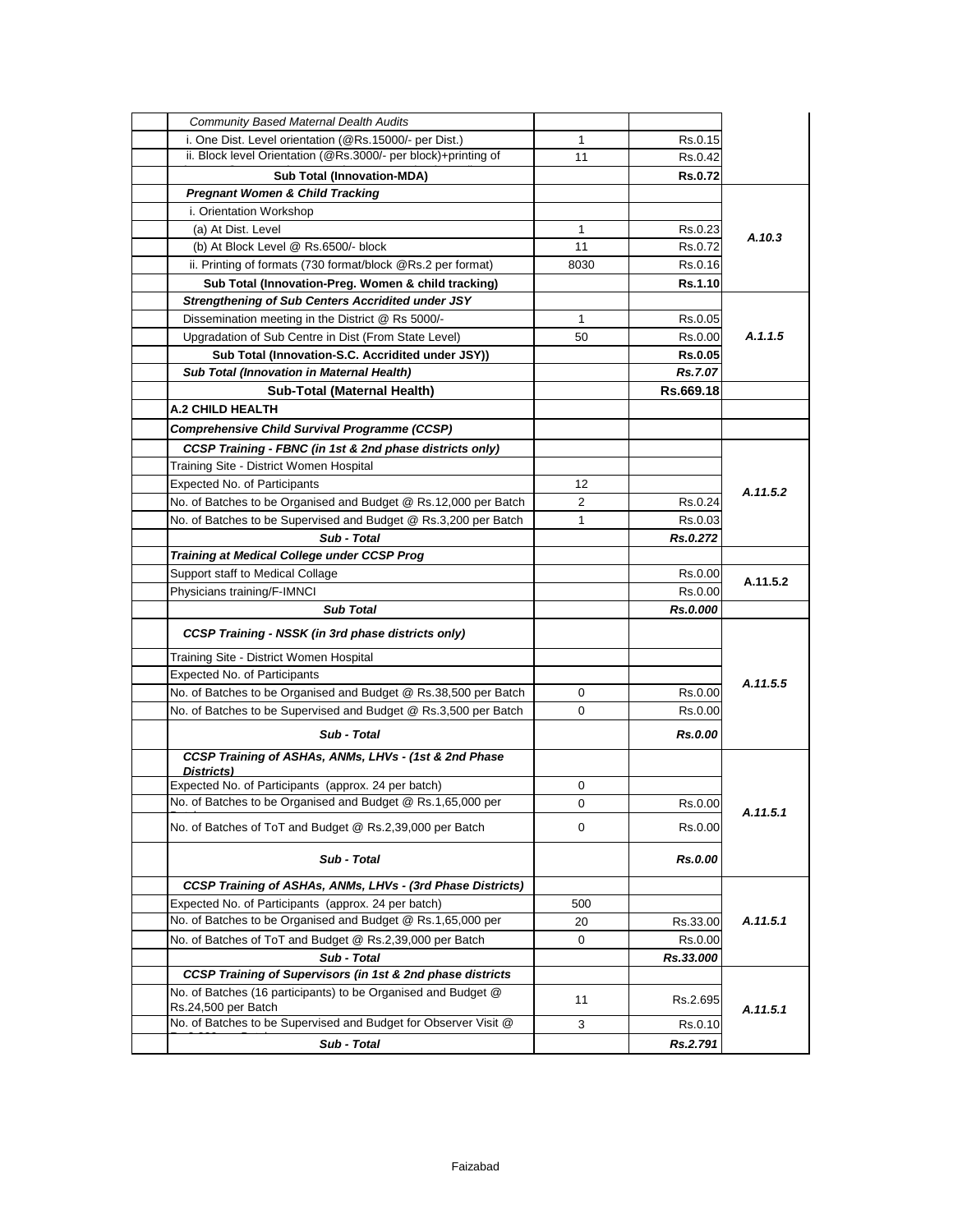| <b>Site Stregthening</b>                                                                                                   |                     |                |          |
|----------------------------------------------------------------------------------------------------------------------------|---------------------|----------------|----------|
| Strengthening of FBNC/NSSK Site (@ Rs.30,000/- per site)                                                                   | $\mathcal I$        | Rs.0.30        | A.11.5.1 |
| Strengthening of CCSP Training Site (@ Rs.2,33,500/- per site)                                                             | 0                   | Rs.0.00        |          |
| <b>Sub Total</b>                                                                                                           |                     | Rs.0.30        |          |
| <b>Establishment, Operationalisation &amp; Construction of SNCU</b>                                                        |                     |                |          |
| Establishment and Operating Exp. Of old SNCU in 7 Dist. @Rs.25                                                             | 0                   | Rs.0.0         | A.2.2    |
| Construction of of new SNCU in 5 Dist. (@Rs.30 lacs)                                                                       | $\mathbf 1$         | Rs.30.0        | A.9.2.2  |
| Sub - Total                                                                                                                |                     | Rs.30.0        |          |
| Infant death audit (Aligarh & Banda only)                                                                                  |                     |                |          |
| No. of blocks in the district                                                                                              | 0                   | Rs.0.0         | A.2.8    |
| Sub - Total                                                                                                                |                     | Rs.0.00        |          |
| Infant & Young Child feeding (IYCF)                                                                                        |                     |                | A.2.5    |
| Mass Awareness Campaign during World Breastfeeding Week                                                                    | $\mathbf{1}$        | Rs.0.50        |          |
| Sub - Total<br>Supportive Supervision through Reputed Institutions (for 1st                                                |                     | <b>Rs.0.50</b> |          |
| One Supervisor per block @ Rs.5,000/- p.m. for 12 months                                                                   | 0                   | Rs.0.0         |          |
| Mobility for supervisors @ Rs.3,000/- p.m. for 12 months                                                                   | 0                   | Rs.0.0         |          |
| Institutional support @ Rs.5,000/- p.m. for 12 months                                                                      | 0                   | Rs.0.0         |          |
| Sub - Total                                                                                                                |                     | Rs.0.00        |          |
| Sub-Total (CCSP)                                                                                                           |                     | Rs.66.86       |          |
| Implementation of Bal Swasthya Poshan Mah (BSPM)                                                                           |                     |                |          |
| Joint Meetings of Health & ICDS - 2 Planning Meetings at District<br>Level in a year @ Rs. 5000/- per meeting for 2 Rounds | 1 Dist.             | Rs.0.10        |          |
| Joint planning meeting of health and ICDS at Block level Rs. 2000<br>per meeting for 2 rounds                              | 11 Blocks           | Rs.0.44        |          |
| Joint Orientation of ASHAs & ANMs (@Rs. 25/- per participant) for 2<br>Rounds                                              | 1804 ANM and<br>AWW | Rs.0.90        | A.2.7    |
| Printing of Guidelines, Reporting & Monitoring Formats (@ Rs.2,000/-<br>per block/round) for 2 rounds                      | 11 Blocks           | Rs.0.44        |          |
| Dissemination meeting at District level Rs. 5000 per meeting per<br>District for 2 Rounds                                  | 1 Dist.             | Rs.0.10        |          |
| Sub - Total                                                                                                                |                     | Rs.1.98        |          |
| <b>School Health Programme</b>                                                                                             |                     |                |          |
| Total No. of Blocks in the district                                                                                        | 11                  |                |          |
| No. of Schools to be covered (60 Schools per block)                                                                        | 660                 |                |          |
| <b>District Sensitization workshop</b>                                                                                     | $\mathbf 1$         | Rs. 0.15       |          |
| Contingencies for printing of Health Card, etc. (@Rs.500/- per<br>school)                                                  | 660                 | Rs. 3.30       |          |
| Budget for Mobility (@Rs.300 per visit x 1 visit)                                                                          | 660                 | Rs. 1.98       |          |
| Sub Total (Prog. Implementation)                                                                                           |                     | Rs. 5.43       |          |
| Traning program for 40 schools per block (where                                                                            | 440                 |                |          |
| Training of District Trainers- Honorarium to district traininer @ Rs.<br>350 *2days                                        | 3                   | Rs. 0.02       |          |
| Honorarium to traininees from block@ Rs. 400 *2days per block                                                              | 33                  | Rs. 0.26       |          |
| Training of Block Trainers - Honorarium to block resource persons @<br>Rs. 300 *2days*2 batches per block                  | 33                  | Rs. 0.40       | A.2.4    |
| Honararium to Teachers @ Rs. 250*2 teachers per school *2 days                                                             | 880                 | Rs. 4.40       |          |
| <b>Sub Total (Training)</b>                                                                                                |                     | Rs. 5.08       |          |
|                                                                                                                            |                     |                |          |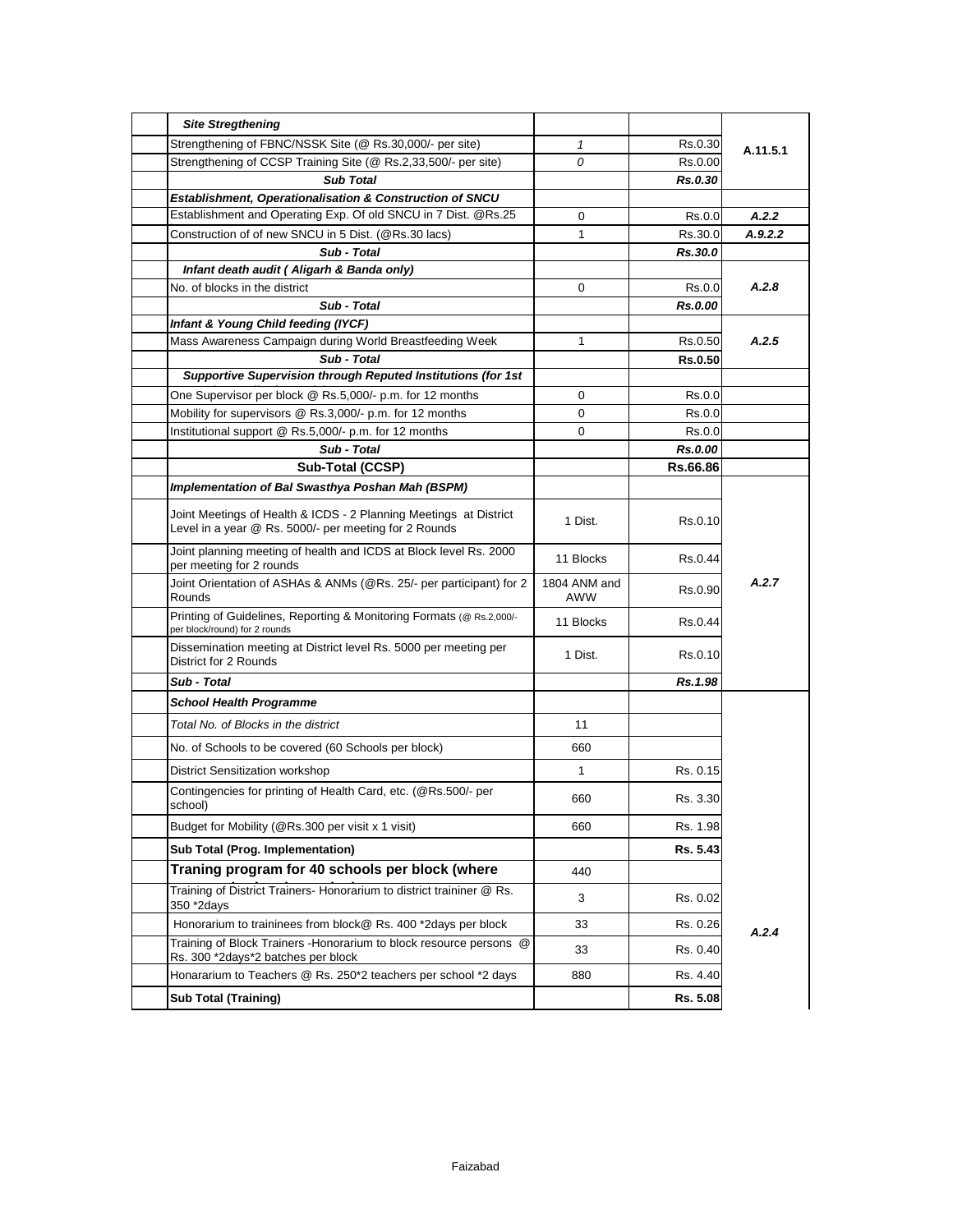| For training program unspent balance is available at the district           |         | Rs. 2.65       |                                     |
|-----------------------------------------------------------------------------|---------|----------------|-------------------------------------|
| <b>Actual Allocation for training</b>                                       |         | Rs. 2.43       |                                     |
| Weighing scale, Ht./Wt Charts, Measuring tape etc. @ Rs1000 per             | 220     | Rs. 0.00       |                                     |
| Procurement of IFA tablets (30 mg tablets) for all schools                  | 9900000 | Rs. 0.00       |                                     |
| Procurement of deworming tablets for all schools                            | 198000  | Rs. 0.00       |                                     |
|                                                                             |         |                |                                     |
| <b>Sub Total (Procurement)</b>                                              |         | Rs. 0.00       |                                     |
| <b>Total (School Health)</b>                                                |         | Rs. 7.86       |                                     |
| <b>Total (Child Health)</b>                                                 |         | Rs.76.70       |                                     |
| <b>A3. Family Planning</b>                                                  |         |                |                                     |
| <b>Terminal/Limiting Methods</b>                                            |         |                | A.3.1                               |
| Dissemination of manuals on sterilization standards & quality               | 1       | Rs. 0.40       | A.3.1.1                             |
| assurance of sterilization services                                         |         |                |                                     |
| NSV Camps in Districts (6 camps/dist. @ Rs.35,000/- per camp)               | 6       | Rs. 2.10       | A.3.1.3                             |
| <b>Compensation for Female Sterilization</b>                                | 4819    | Rs. 48.19      | A.3.1.4                             |
| <b>Compensation for Male Sterilization</b>                                  | 131     | Rs. 1.97       | A.3.1.5                             |
| Accrediation of private providers of sterilization services                 |         |                |                                     |
| <b>Female Sterilization</b>                                                 |         | Rs. 0.50       | A.3.1.6                             |
| Male Sterilization (NSV)                                                    |         | Rs. 0.10       |                                     |
| <b>Spacing Methods</b>                                                      |         |                | A.3.2                               |
| IUD services at health facilities/compensation                              | 20817   | Rs. 4.16       | A.3.2.2                             |
| Accrediation of private providers of IUD services                           |         | Rs. 0.05       | A.3.2.3                             |
| Family Welfare Counsellor@9000 per month                                    | 4       | Rs. 4.32       | A.9.1.5                             |
| <b>Sub Total</b>                                                            |         | Rs. 61.79      |                                     |
| <b>PCPNDT and Sex-Ratio</b>                                                 |         |                |                                     |
| Visit of District Inspection & Monitoring Committee                         | 10      | Rs. 0.10       |                                     |
| Sensitization Workshop at District level                                    |         | Rs. 0.40       | A.8.1                               |
| Organising Competions at Inter/Degree Colleges                              | 3       | Rs. 0.10       |                                     |
| Orientation of members of Dist advisory committee at Division               |         | Rs. 0.10       |                                     |
| <b>IEC Activities &amp; Conigency</b>                                       |         |                |                                     |
| <b>IEC Activities</b>                                                       |         | Rs. 0.35       |                                     |
|                                                                             |         | Rs. 0.03       |                                     |
|                                                                             |         |                | A.12.4                              |
| Contigency                                                                  |         |                |                                     |
| TA/DA to Dist. level Staff for attending workshop, training, meetings       |         | Rs. 0.20       |                                     |
| <b>Sub Total</b>                                                            |         | Rs. 1.28       |                                     |
| <b>Sub-Total (Family Planning)</b>                                          |         | Rs.63.07       |                                     |
| A.4 ARSH                                                                    |         |                |                                     |
| Saloni Scheme                                                               |         |                |                                     |
| No. of Blocks in District                                                   | 11      |                |                                     |
| No. of Schools to be covered (10 Schools per block)                         | 110     |                |                                     |
| No. of Benificiaries (150 per school)                                       | 16500   |                |                                     |
| Sensitization Workshop at District level                                    | 1       | Rs. 0.15       |                                     |
| Budget for Visit of Medical Team (@Rs.300/- per visit x 2 visits per        | 220     | Rs. 0.66       |                                     |
| school)<br>Budget for Preparing Saloni Sabha (Rs.300/- p.m. per school x 10 |         |                |                                     |
| months)                                                                     | 1100    | Rs. 3.30       |                                     |
| Procurement of IFA tablets (100 mg tablets) for all schools                 | 792000  | Rs.0.00        |                                     |
| Procurement of deworming tablets for all schools 2 tab/Benf.                | 33000   | Rs.0.00        |                                     |
| <b>Sub-Total (Adolescent Health)</b>                                        |         | <b>Rs.4.11</b> |                                     |
| A.5 Urban RCH                                                               |         |                |                                     |
| <b>Urban RCH plan /activities</b>                                           |         |                |                                     |
| <b>Building</b>                                                             | 5       | 4.2            |                                     |
|                                                                             |         |                |                                     |
| Manpower(1Doctor @ 24000/month,1Staff Nurse@ 15000/month,2                  | 5       | 42.6           |                                     |
| ANMs@9000/month,2 Security guards @ 4000/month,1 Ayah                       |         |                |                                     |
| 4000/month, & 1 Sweeper 2000/month                                          |         |                |                                     |
| Other Expenses                                                              | 5       | 2.04           |                                     |
| IEC                                                                         | 5       | 0.5            | A.4.1<br>A.4.2<br>A.13.2.5<br>A.5.1 |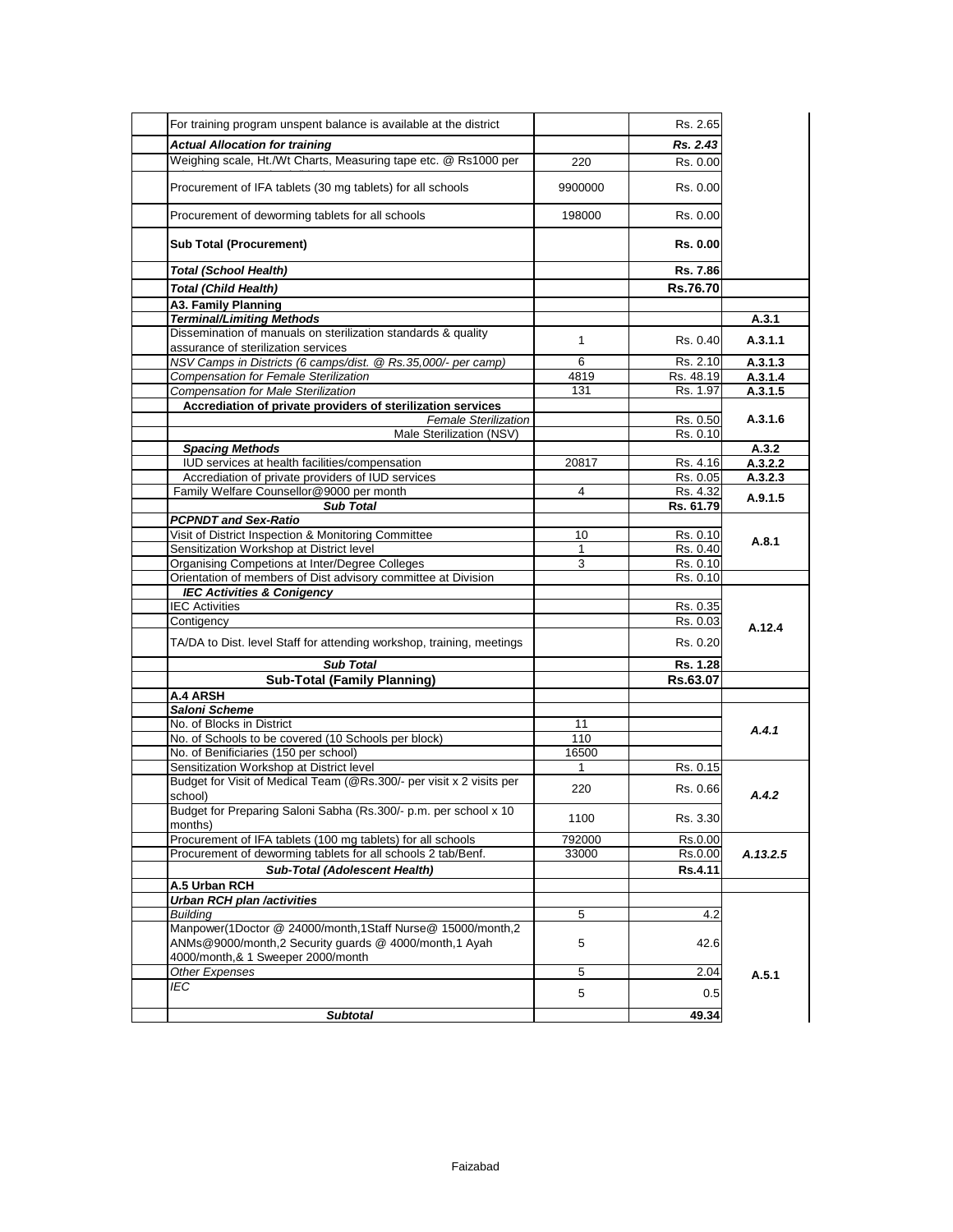| The cost of Drugs(Rs 10,000/month/Health post) and consumables(Rs 3,000/month/Health Post) for Urban<br>RCH amounting to Rs 7.80 Lacs would be met from the Mission Flexipool |                          |                      |          |
|-------------------------------------------------------------------------------------------------------------------------------------------------------------------------------|--------------------------|----------------------|----------|
| <b>A9. INFRASTRUCTURE &amp; HR</b>                                                                                                                                            |                          |                      |          |
| <b>Contractual Staff &amp; Services</b>                                                                                                                                       |                          |                      |          |
| <b>Position</b>                                                                                                                                                               | No.                      | <b>Budget</b>        |          |
| Contractual ANM (@Rs.9000/- pm)                                                                                                                                               | 20                       | Rs. 21.60            | A.9.1.1  |
| Staff Nurse in the district (@Rs.15000/- pm)                                                                                                                                  | 11                       | Rs. 19.80            | A.9.1.3  |
| MBBS (Male/Female) @ Rs.30000/- pm                                                                                                                                            | 7                        | Rs. 25.20            |          |
| Specialist at On Call basis for CHC (@ Rs.1000/- per visit) No. of<br>calls for 6 moths                                                                                       | 100                      | Rs. 1.00             |          |
| Specialist at On Call basis for Dist. Hospital (Male)/DCH(@ Rs.1000/-<br>per visit)                                                                                           | 200                      | Rs. 2.00             | A.9.1.4  |
| Specialist at Dist. Hospital (Male)/DCH(@ Rs.40000/- pm for<br>MS/MD/MDS & @Rs.35000/- for Diploma holders)                                                                   | 2                        | Rs. 8.40             |          |
| Specialist at DWH/DCH (@ Rs.40000/- pm for MS/MD/MDS &<br>@Rs.35000/- for Diploma holders)/MBBS(LMO if already on<br>contract)                                                | 2                        | Rs. 8.40             |          |
|                                                                                                                                                                               |                          |                      |          |
| Paramedical staff/LT for CHC (@ Rs.9000/- pm)                                                                                                                                 | 5                        | Rs. 5.40             |          |
| Paramedical staff for DH/DWH/DCH (@ Rs.9000/- pm)                                                                                                                             | 3                        | Rs. 3.24             | A.9.1.5  |
| Data Assistant (@ Rs.8000/- pm)                                                                                                                                               | 3                        | Rs. 2.88             |          |
| <b>Sub-Total (Human Resources)</b>                                                                                                                                            |                          | Rs.97.92             |          |
| A.10. INSTITUTIONAL STRENGTHENING                                                                                                                                             |                          |                      |          |
| <b>Logistics Management/Improvement</b>                                                                                                                                       |                          |                      |          |
| <b>Stregthening of Logistic Management</b>                                                                                                                                    |                          |                      |          |
| Divisional logistic management                                                                                                                                                | $\mathbf{1}$             | Rs. 9.16             |          |
| <b>Transportation of Logistic</b>                                                                                                                                             |                          |                      | A.10.2   |
| Divisional level @ Rs 50000/-<br>District level @ Rs 30000/-                                                                                                                  | 1                        | Rs. 0.50             |          |
| Block level @ Rs 12000/-                                                                                                                                                      | $\mathbf{1}$<br>11       | Rs. 0.30<br>Rs. 1.32 |          |
| <b>Sub-Total (Logistics Strengthening)</b>                                                                                                                                    |                          | Rs.11.28             |          |
| <b>Rent for Sub-Centres</b>                                                                                                                                                   |                          |                      |          |
| No. of SCs in Rented Bldgs & Budget @ Rs. 250/- p.m.                                                                                                                          | 158                      | Rs.4.74              | A.10.4   |
| <b>Sub-Total (Sub Center Rent)</b>                                                                                                                                            |                          | <b>Rs.4.74</b>       |          |
| A.11 TRAINING                                                                                                                                                                 |                          |                      |          |
| <b>Training- Skill Birth Attendant</b>                                                                                                                                        |                          |                      |          |
| <b>Training at DWH/Combined Hosp</b>                                                                                                                                          |                          |                      |          |
| Target at DWH                                                                                                                                                                 | 40                       |                      |          |
| No. of Particpants per batch                                                                                                                                                  | 4                        |                      |          |
| No. of Batches                                                                                                                                                                | 10                       | Rs.11.04             |          |
| New Site Stregthening at DWH                                                                                                                                                  | $\blacksquare$           |                      |          |
| Existing site stregthening                                                                                                                                                    |                          | Rs.0.40              |          |
| Sub-Total (DWH-SBA)                                                                                                                                                           |                          | Rs.11.44             |          |
|                                                                                                                                                                               |                          |                      |          |
| Training at FRU/24X7                                                                                                                                                          |                          |                      | A.11.3.1 |
| Name of the selected Training Site FRU/24X7                                                                                                                                   | $\overline{\phantom{a}}$ |                      |          |
| Target at FRU/24X7                                                                                                                                                            | 0                        |                      |          |
| No. of Particpants per batch                                                                                                                                                  | 0                        |                      |          |
| No. of Batches                                                                                                                                                                | 0                        | Rs.0.00              |          |
| New Site Stregthening at FRU                                                                                                                                                  | $\overline{\phantom{m}}$ | Rs.0.00              |          |
| Existing site stregthening                                                                                                                                                    |                          | Rs.0.00              |          |
| Sub-Total (FRU-SBA)                                                                                                                                                           |                          | <b>Rs.0.00</b>       |          |
| Sub-Total(SBA Training)                                                                                                                                                       |                          | Rs.11.44             |          |
| <b>A.14 PROGRAM MANAGEMENT</b>                                                                                                                                                |                          |                      |          |
| Personal & Other Expense of Dist. PMU (Rs.94500/- pm)                                                                                                                         | 1                        | Rs.11.34             | A.14.2   |
| Operational Cost (Rs. 60000/- pm)                                                                                                                                             | 1                        | Rs.7.20              | A.14.4   |
| Sub-Total (Program Management)                                                                                                                                                |                          | Rs.18.54             |          |
|                                                                                                                                                                               |                          | Rs.1,006.33          |          |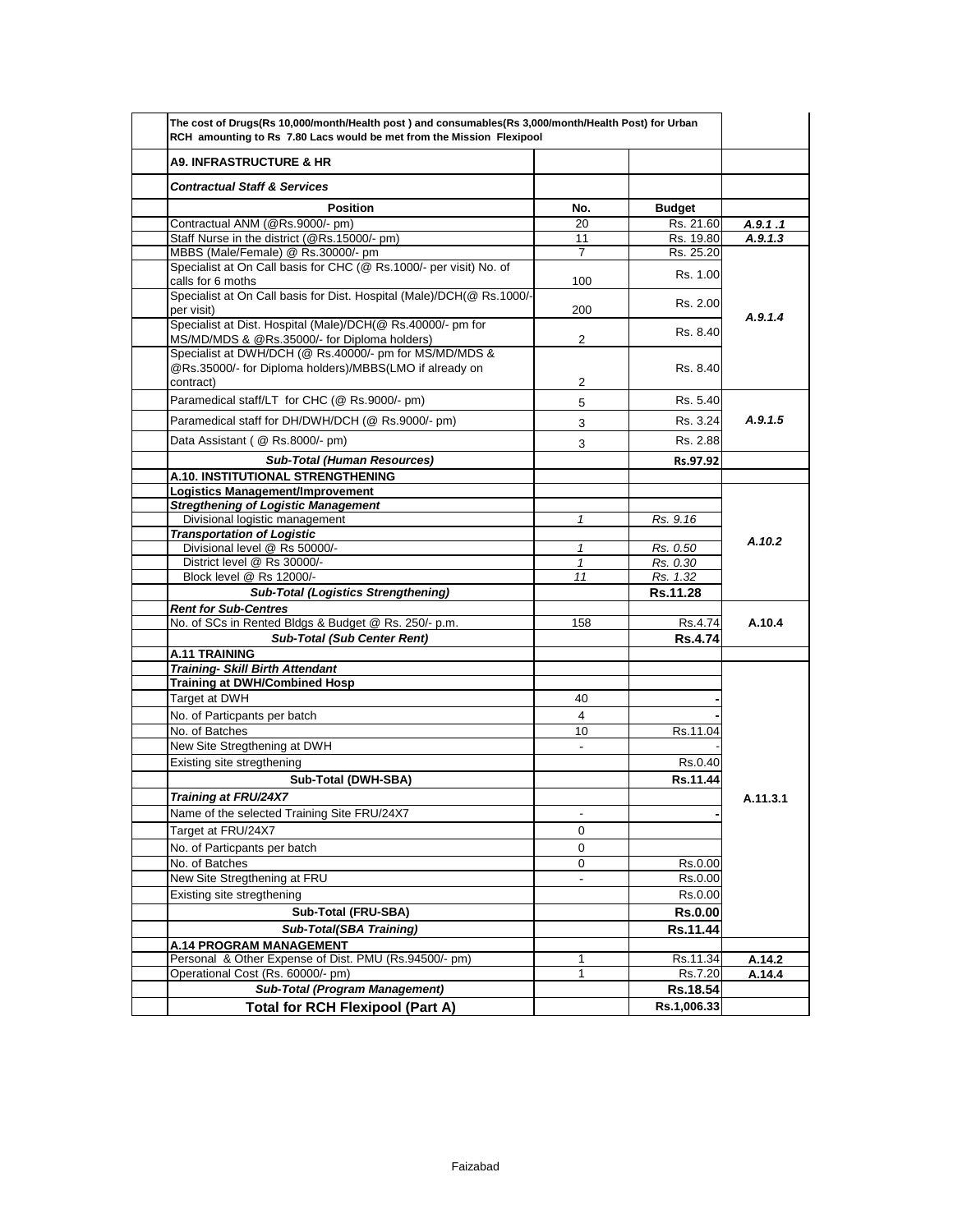| Part B - Mission Flexipool. <b>Example 2014</b>                                                                       |                            | .                                                   |                               |
|-----------------------------------------------------------------------------------------------------------------------|----------------------------|-----------------------------------------------------|-------------------------------|
| <b>Component</b>                                                                                                      | Physical<br><b>Numbers</b> | <b>Budget</b><br><b>Allocation</b><br>(Rs. in lacs) | <b>Budget head</b><br>for FMR |
| <b>ASHA Scheme:-</b>                                                                                                  |                            |                                                     | <b>B.1</b>                    |
| Periodic Training for ASHAs                                                                                           |                            |                                                     | B.1.1                         |
| <b>ASHA Support System</b><br>Replenishment of ASHA Kits & Budget (@ Rs. 500/- per kit*2 for<br>95% ASHA)             | 1953                       | Rs.0.00                                             | B.1.2                         |
| Incentive to ASHAs (Average Rs.500/- p.m. for 85% ASHAs)                                                              | 1748                       | Rs.104.88                                           | B.1.3                         |
| Award to ASHA (Rs.5000/- for 1 ASHA in each block)                                                                    | 11                         | Rs.0.55                                             |                               |
| Annual ASHA Sammelan (Rs.250/- per ASHA for 60% ASHAs)                                                                | 1234                       | Rs.3.09                                             | B.1.1                         |
| Mobility to ASHAs (Rs.30/- per ASHA for 95% ASHAs)                                                                    | 1952                       | Rs.7.03                                             |                               |
| Block level ASHA Payment Register (Rs.100/-per Register)<br>Printing of Voucher Booklet for ASHA (Rs.25/-per Booklet) | 11<br>2056                 | Rs.0.01<br>Rs.0.51                                  | B.18.3.2                      |
| Budget ASHA Mentoring Group (Rs.10,000/- per District)                                                                | Quarterly<br>Meeting       | Rs.0.10                                             | B.1.1                         |
| Sub-Total (ASHA Scheme):-                                                                                             |                            | Rs.116.17                                           |                               |
| <b>Untied Grant to Facilities</b>                                                                                     |                            |                                                     | <b>B.2</b>                    |
| No. of CHCs & Budget @ Rs.0.50 lacs per facility                                                                      | 5                          | Rs.2.50                                             | B.2.1                         |
| No. of BPHCs & Budget @ Rs.0.50 lacs per facility                                                                     | 6                          | Rs.3.00                                             | B.2.2                         |
| No. of APHCs & Budget @ Rs.0.25 lacs per facility<br>No. of Sub Centres & Budget @ Rs.0.10 lacs per facility          | 28                         | Rs.7.00                                             | <b>B.2.2</b>                  |
| No.of VHSCs                                                                                                           | 246<br>729                 | Rs.24.60<br>Rs.0.00                                 | B.2.3                         |
| No.of Revenue Villages & Budget @Rs.0.10 lacs per R.Village                                                           | 1228                       | Rs.122.80                                           | B.2.4                         |
| <b>Sub-Total (Untied Grants)</b>                                                                                      |                            | Rs.159.90                                           |                               |
| <b>Annual Maintenance Grant to Facilities</b>                                                                         |                            |                                                     | B.4                           |
| No. of CHCs & Budget @ Rs.1.0 lacs per facility                                                                       | 5                          | Rs.5.00                                             | B.4.1                         |
| No. of BPHCs & Budget @ Rs.1.0 lacs per facility                                                                      | 6                          | Rs.6.00                                             | B.4.2                         |
| No. of APHCs & Budget @ Rs.0.50 lacs per facility                                                                     | 19                         | Rs.9.50                                             |                               |
| No. of Sub Centres & Budget @ Rs.0.10 lacs per facility                                                               | 88                         | Rs.8.80                                             | B.4.3                         |
| <b>Sub-Total (Annual Maintenance Grants)</b><br><b>Funds to Rogi Kalyan Samitis</b>                                   |                            | Rs.29.30                                            | <b>B.6</b>                    |
| No. of District Hospitals & Funds @ Rs.5.0 lacs per facility                                                          | 3                          | Rs.15.00                                            | B.6.1                         |
| No. of CHCs & Funds @ Rs.1.0 lacs per facility                                                                        | 5                          | Rs.5.00                                             | B.6.2                         |
| No. of BPHCs & Funds @ Rs.1.0 lacs per facility                                                                       | 6                          | Rs.6.00                                             | B.6.3                         |
| No. of APHCs & Funds @ Rs.1.00 lacs per facility                                                                      | 28                         | Rs.28.00                                            | B.6.4                         |
| <b>Sub-Total (Funds for RKS)</b>                                                                                      |                            | Rs.54.00                                            |                               |
| <b>Operationalisation of District Drug Warehouses</b>                                                                 |                            |                                                     |                               |
| Contractual Staff (@Rs.2.94 lacs/yr)<br>Contingency Expenses (@Rs.2.0 lacs/yr)                                        | 1<br>1                     | Rs.2.94<br>Rs.2.00                                  | <b>B.21</b>                   |
| Sub-Total (Ope. of District Drug Warehouses)                                                                          |                            | <b>Rs.4.94</b>                                      |                               |
| <b>Mobility Support to DWH &amp; District Combined Hospital</b>                                                       |                            |                                                     | <b>B.27.8</b>                 |
| Mobility Support to DWH/DCH @Rs.18000/- Per month.                                                                    | 1                          | Rs.2.16                                             |                               |
| Sub-Total (Funds for Mobility Support to DWH & DCH)                                                                   |                            | Rs.2.16                                             |                               |
| <b>Mobility Support for Monitoring &amp; Supervision.</b>                                                             |                            |                                                     |                               |
| Mobility Support to District Community Mobilizer (@Rs.800/-per day<br>X 8 days/month)                                 | 1                          | Rs.0.77                                             |                               |
| Mobility Support to District Account Manager (@Rs.800/-per day X 6<br>days/month)                                     | 1                          | Rs.0.58                                             | B.18.3.2                      |
| Mobility Support to District Programme Manager (@Rs.800/-per day<br>X 8 days/month)                                   |                            | Rs.0.00                                             |                               |
| Sub-Total(Mobility Support for Monit. & Supervision)                                                                  |                            | Rs.1.34                                             |                               |
| <b>Supervision of ANM/ASHAs</b>                                                                                       |                            |                                                     | B.18.3.2                      |
| Vehicle for Mobility @Rs.18000/-month/block                                                                           | 11                         | Rs.23.76                                            |                               |
| Sub-Total (Supervision of ANM/ASHAs)                                                                                  |                            | Rs.23.76                                            |                               |
| <b>Vehicle Support for Specialist</b>                                                                                 |                            |                                                     | <b>B.27.8</b>                 |
| One Vehicle for 5 block level facility (@Rs.18000/-month)                                                             | $\overline{2}$             | Rs.4.32                                             |                               |
| <b>Sub-Total (Vehicle Support for Specialist)</b>                                                                     |                            | Rs.4.32                                             |                               |
| <b>Diesel for Generator for District Hospitals</b>                                                                    |                            |                                                     | <b>B.28</b>                   |
| Diesel Support for generator (@Rs.1 lac per month)                                                                    | 3                          | Rs.36.00                                            |                               |
| <b>Sub-Total (Diesel Support for District Hospital)</b>                                                               |                            | Rs.36.00                                            |                               |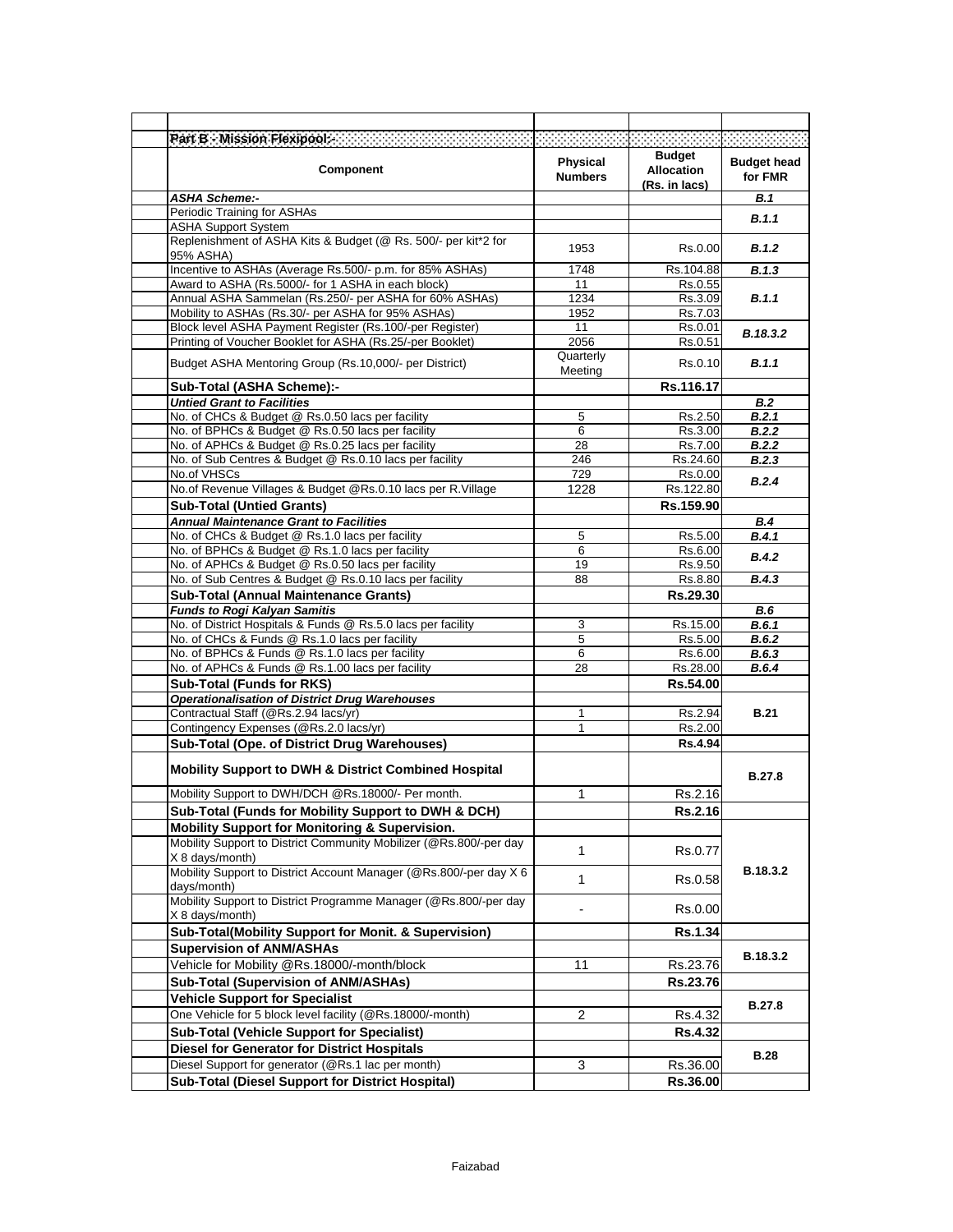| Diesel Support for Generator in Fully Functional CHC.                 |           |                 |               |
|-----------------------------------------------------------------------|-----------|-----------------|---------------|
| Diesel Support for Fully functional CHC (@Rs.35000/-per month)        | 5         | Rs.21.00        | <b>B.28</b>   |
| Diesel Support for CHC functional in BPHC building (@Rs.13500/-       | 6         | Rs.9.72         |               |
| per month)                                                            |           |                 |               |
| Sub-Total (Diesel Support for fully functional CHCs)                  |           | <b>Rs.30.72</b> |               |
| Saas Bahu Sammelans (1 each at District)                              |           |                 | B.7.1         |
| No. of Sammellans & Budget (@Rs. 1.50 lac. Per District)              | 1         | Rs.1.50         |               |
| Sub-Total (Saas Bahu Sammelan)                                        |           | Rs.1.50         |               |
| Tehsil level Pradhan Sammelan                                         |           |                 | B.8.2         |
| No. of Sammelans & Budget (@Rs.40,000 per Sammelan)                   | 4         | Rs.1.60         |               |
| Sub-Total (Tehsil level Pradhan Sammelan)                             |           | Rs.1.60         |               |
| <b>Organization of Swasthya Mela</b>                                  |           |                 |               |
| Organization of S.Mela @Rs.20000/- Mela/Month at each block.          | 11        | Rs.26.40        | <b>B.10.1</b> |
| Sub-Total (Swasthya Mela)                                             |           | Rs.26.40        |               |
| <b>Concurrent Audit</b>                                               |           |                 | <b>B.27.5</b> |
| Budget @ Rs. 4000/- per month for 12 months                           | 1         | Rs.0.48         |               |
| <b>Sub-Total (Concurrent Audit)</b>                                   |           | <b>Rs.0.48</b>  |               |
| <b>Health Management Information System (HMIS):-</b>                  |           |                 |               |
| Hiring of Vehicle for District HMIS Nodal Officer (@Rs.800/- Visit)   | 4         | Rs.0.38         |               |
| Mobility Support for Block HMIS Nodal Officer (@Rs.600/-month)        | 11        | Rs.0.79         | B.21          |
| Internet Connectivity @Rs.400/- per month/computer                    | 13        | Rs.0.62         |               |
| Consumables & Stationary for Computer, printer (Rs.400/-per           | 13        | Rs.0.62         |               |
| month/facility)                                                       |           |                 |               |
| Sub-Total (HMIS)                                                      |           | <b>Rs.2.42</b>  |               |
| <b>Programme Management:-</b>                                         |           |                 |               |
| <b>Expenses at Additional Director level:-</b>                        |           |                 |               |
| Mobility @Rs.2500/-per District per Month.                            | 4         | Rs.1.20         | B.27.6        |
| Contingency Expenses @Rs.5000/- month.                                | 1         | Rs.0.60         |               |
| Sub-Total (Exp.at Addl.Director level)-                               |           | Rs.1.80         |               |
| <b>Operational Cost for Block Project Management Unit</b>             |           |                 |               |
| Honoraria to Block Data Assistant @Rs.8000/-Per Month                 | 11        | Rs.10.56        | B.27.1        |
| Communication support to Block Program Manager @Rs.500/-P.M.          | 11        | Rs.0.66         |               |
|                                                                       |           |                 |               |
| Sub-Total (Operational Cost for BPMU)                                 |           | Rs.11.22        |               |
| <b>Provision of Contractual Staff (AYUSH)</b>                         |           |                 |               |
| <b>Position</b><br>ISM Lady Doctors (@ Rs.24,000/- per month)         | No.<br>11 | <b>Budget</b>   |               |
| AYUSH Doctors (@ Rs.24,000/- per month)                               | 10        | Rs.50.88        | B.14.4        |
| AYUSH Pharmacists (@ Rs.9,000/- per month)                            | 9         | Rs.9.72         | B.14.1        |
| Sub-Total (Contractual Staff - AYUSH)                                 |           | Rs.60.60        |               |
| Integrated Skill Refresher Training for ANM & LHV.                    |           |                 |               |
| Total Work load for the year                                          | 128       |                 |               |
|                                                                       |           |                 | B.16.3.1      |
| Total no. of Proposed Batches & Budget @Rs.165950/- per batch.        | 8         | Rs.13.276       |               |
| Sub-Total (Integrated skill training for ANM/LHV)                     |           | Rs.13.28        |               |
| Infrastructure & Manpower for UIP                                     |           |                 |               |
| Mobile Workshop at Regional Depot @Rs.4 Lac.                          | 0         | Rs.0.00         |               |
| Renovation & Electrification of WIC/WIF                               | 0         | Rs.0.00         |               |
| Expansion of Cold Chain Store at Regional/Divisional Depo             | 1         | Rs.0.50         | B.26.5        |
| Expansion of Cold Chain Workshop @Rs.50000/-year/District.            | 1         | Rs.0.50         |               |
| Mobility Support to Block (1 Vehicle @Rs.800/-per block for 6 days in | 11        | Rs.6.34         |               |
| a month for 12 months)                                                |           |                 |               |
| IVRS System for Tracking of Beneficiaries.                            | 0         | Rs.0.00         | B.18.3.2      |
| Sub - Total (Infrasturcture & Manpower for UIP)                       |           | Rs.7.34         |               |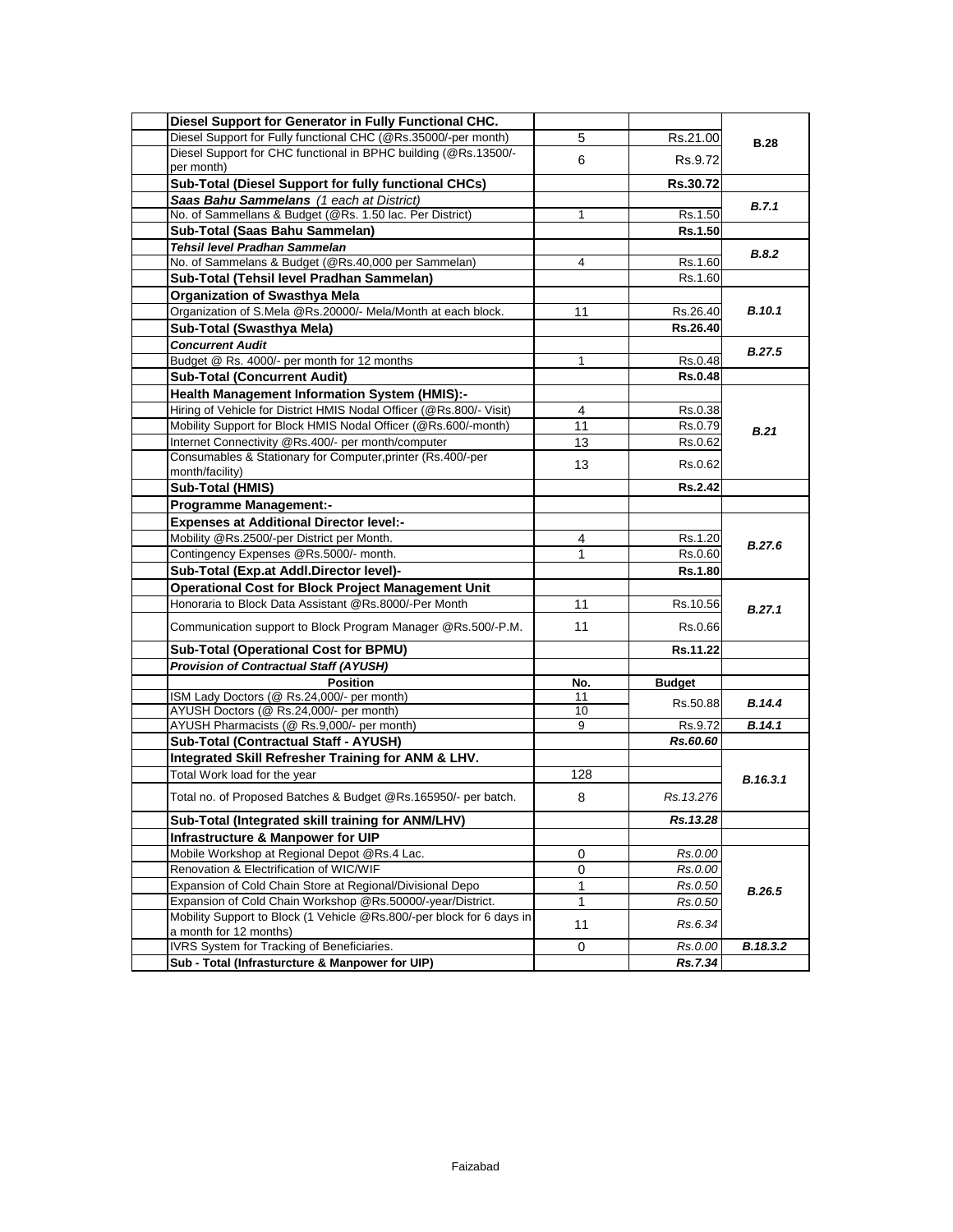|  | Part R) and the contract of the contract of the contract of the contract of the contract of the contract of the |  |
|--|-----------------------------------------------------------------------------------------------------------------|--|

| SI. | Component                                                                                                                                                                                                                                                                         | <b>Physical</b><br><b>Numbers</b>                                                                                                                                                                                                                                                                                                                                                                                                                         | <b>Budget</b><br><b>Allocation</b><br>(Rs. in lacs) |  |
|-----|-----------------------------------------------------------------------------------------------------------------------------------------------------------------------------------------------------------------------------------------------------------------------------------|-----------------------------------------------------------------------------------------------------------------------------------------------------------------------------------------------------------------------------------------------------------------------------------------------------------------------------------------------------------------------------------------------------------------------------------------------------------|-----------------------------------------------------|--|
|     |                                                                                                                                                                                                                                                                                   | $\mathcal{L}^{\mathcal{L}}(\mathcal{L}^{\mathcal{L}}(\mathcal{L}^{\mathcal{L}}(\mathcal{L}^{\mathcal{L}}(\mathcal{L}^{\mathcal{L}}(\mathcal{L}^{\mathcal{L}}(\mathcal{L}^{\mathcal{L}}(\mathcal{L}^{\mathcal{L}}(\mathcal{L}^{\mathcal{L}}(\mathcal{L}^{\mathcal{L}}(\mathcal{L}^{\mathcal{L}}(\mathcal{L}^{\mathcal{L}}(\mathcal{L}^{\mathcal{L}}(\mathcal{L}^{\mathcal{L}}(\mathcal{L}^{\mathcal{L}}(\mathcal{L}^{\mathcal{L}}(\mathcal{L}^{\mathcal{L$ | र स्थान कर                                          |  |
|     | Total Number of Immunization Sessions to be organized in the<br><b>District</b>                                                                                                                                                                                                   | 25056Sessions/<br>Year                                                                                                                                                                                                                                                                                                                                                                                                                                    |                                                     |  |
|     | Mobility support for supervision: Supervisory visits by district level<br>officers for monitoring and supervision of RI @ Rs 50000 /District for<br>district level officers (this includes POL and maintenance) per year                                                          | 1                                                                                                                                                                                                                                                                                                                                                                                                                                                         | Rs.0.50                                             |  |
|     | Alternate Vaccine delivery @ Rs 50/- sessionx 3 months(April-June)<br>+2 Vehicles /Blocks for 8 days /month for 9 months (July-March 10)                                                                                                                                          | 25056Sessions/<br>Year                                                                                                                                                                                                                                                                                                                                                                                                                                    | Rs.12.53                                            |  |
|     | Focus on Urban slum & underserved areasHiring an ANM @<br>Rs.300/session for four sessions/month/slum of 10000 population<br>and Rs.200/- per month as contingency per slum of i.e. total expense<br>of Rs. 1400/- per month per slum of 10000 population                         | 0                                                                                                                                                                                                                                                                                                                                                                                                                                                         | Rs.0.00                                             |  |
|     | Mobilization of children by ASHA /RI Mobilizer @ Rs 150/- per<br>session                                                                                                                                                                                                          | 25056Sessions/<br>Year                                                                                                                                                                                                                                                                                                                                                                                                                                    | Rs.37.58                                            |  |
|     | Support for Computer Assistant for RI reporting (with annual<br>increment of 10% wef from 2010-11Districts @ Rs 8000- 10,000 p.m                                                                                                                                                  | 1                                                                                                                                                                                                                                                                                                                                                                                                                                                         | Rs.1.06                                             |  |
|     | Printing and dissemination of tally sheets, monitoring forms, etc. @<br>Rs 1 /beneficiary                                                                                                                                                                                         | 82995<br><b>Benefiaceries</b>                                                                                                                                                                                                                                                                                                                                                                                                                             | Rs.0.83                                             |  |
|     | Quarterly Review & feedback meeting exclusive for RI at district level<br>with one Block MOIC, ICDS CDPO and other stakeholders<br>stakeholders @ Rs 100/- per participant for meeting expenses<br>(lunch, organizational expenses)                                               | 33                                                                                                                                                                                                                                                                                                                                                                                                                                                        | Rs.0.13                                             |  |
|     | Quarterly Review Meetings at Block level Quarterly Review &<br>feedback meeting for exclusive for RI at Block level @Rs 50/-ppas<br>honorarium for ASHA (travel)and Rs 25 /-person at the disposal of<br>MOIC for meeting expenses(refreshments, stationary and Misc<br>expences) | 2405                                                                                                                                                                                                                                                                                                                                                                                                                                                      | Rs.3.26                                             |  |
|     | District level orientation training for 2 days of ANM, Multipurpose<br>Health worker @ Rs67300/batch with 20 participants in each batch                                                                                                                                           | 5                                                                                                                                                                                                                                                                                                                                                                                                                                                         | Rs.3.37                                             |  |
|     | One day cold chain handelers training for block level cold chain<br>handlers @ Rs. 26,000 per batch and Rs 3000 for Observer<br>nominated by State                                                                                                                                | 1Batch                                                                                                                                                                                                                                                                                                                                                                                                                                                    | Rs.0.29                                             |  |
|     | One day Training of block level data handlers by DIO and District<br>Cold chain Officer to train about the reporting formats of<br>Immunization and NRHM Rs 300/Participant/Block                                                                                                 | 11                                                                                                                                                                                                                                                                                                                                                                                                                                                        | Rs.0.03                                             |  |
|     | Microplanning at SC levelRs 100/- per subcentre (meeting at block<br>level, logistic)                                                                                                                                                                                             | 246                                                                                                                                                                                                                                                                                                                                                                                                                                                       | Rs.0.25                                             |  |
|     | Microplanning at Block & District levelFor consolidation of microplan<br>at PHC/CHC level @ Rs 1000/- block & at district level @ Rs 2000/-<br>per district                                                                                                                       | 1District & 11<br><b>Block</b>                                                                                                                                                                                                                                                                                                                                                                                                                            | Rs.0.13                                             |  |
|     | Consumables for computer including provision for internet access for<br>RIMSRs 400/- Month / Districts                                                                                                                                                                            | 1                                                                                                                                                                                                                                                                                                                                                                                                                                                         | Rs.0.05                                             |  |
|     | Red/Black Plastic bags etc, 2 bags per session @ Rs. 2/Bag                                                                                                                                                                                                                        | 25056Sessions/<br>Year                                                                                                                                                                                                                                                                                                                                                                                                                                    | Rs.1.15                                             |  |
|     | Purchase of Bleach/Hypochlorite solution Rs. 500/vaccine storage<br>point/year X 1000 vaccine storage points                                                                                                                                                                      | 12Vaccine<br>storage points                                                                                                                                                                                                                                                                                                                                                                                                                               | Rs.0.06                                             |  |
|     | Purchase of Twin bucket Rs 400 per PHC/CHC per year                                                                                                                                                                                                                               | 12Vaccine<br>storage points                                                                                                                                                                                                                                                                                                                                                                                                                               | Rs.0.05                                             |  |
|     | Funds for purchase of small polythene zipper bags to keep vaccines<br>in the vaccine carriers Rs. 0.5/polythene bag X total number of<br>sessions/year +10% wastage                                                                                                               | 25056Sessions/<br>Year                                                                                                                                                                                                                                                                                                                                                                                                                                    | Rs.0.14                                             |  |
|     | Funds for preparing disposal pit for disposal of sharp immunization<br>waste. Rs. 3500/pit X 500 vaccine storage points                                                                                                                                                           | 6Pits                                                                                                                                                                                                                                                                                                                                                                                                                                                     | Rs.0.28                                             |  |
|     | RI subtotal                                                                                                                                                                                                                                                                       |                                                                                                                                                                                                                                                                                                                                                                                                                                                           | Rs.61.68                                            |  |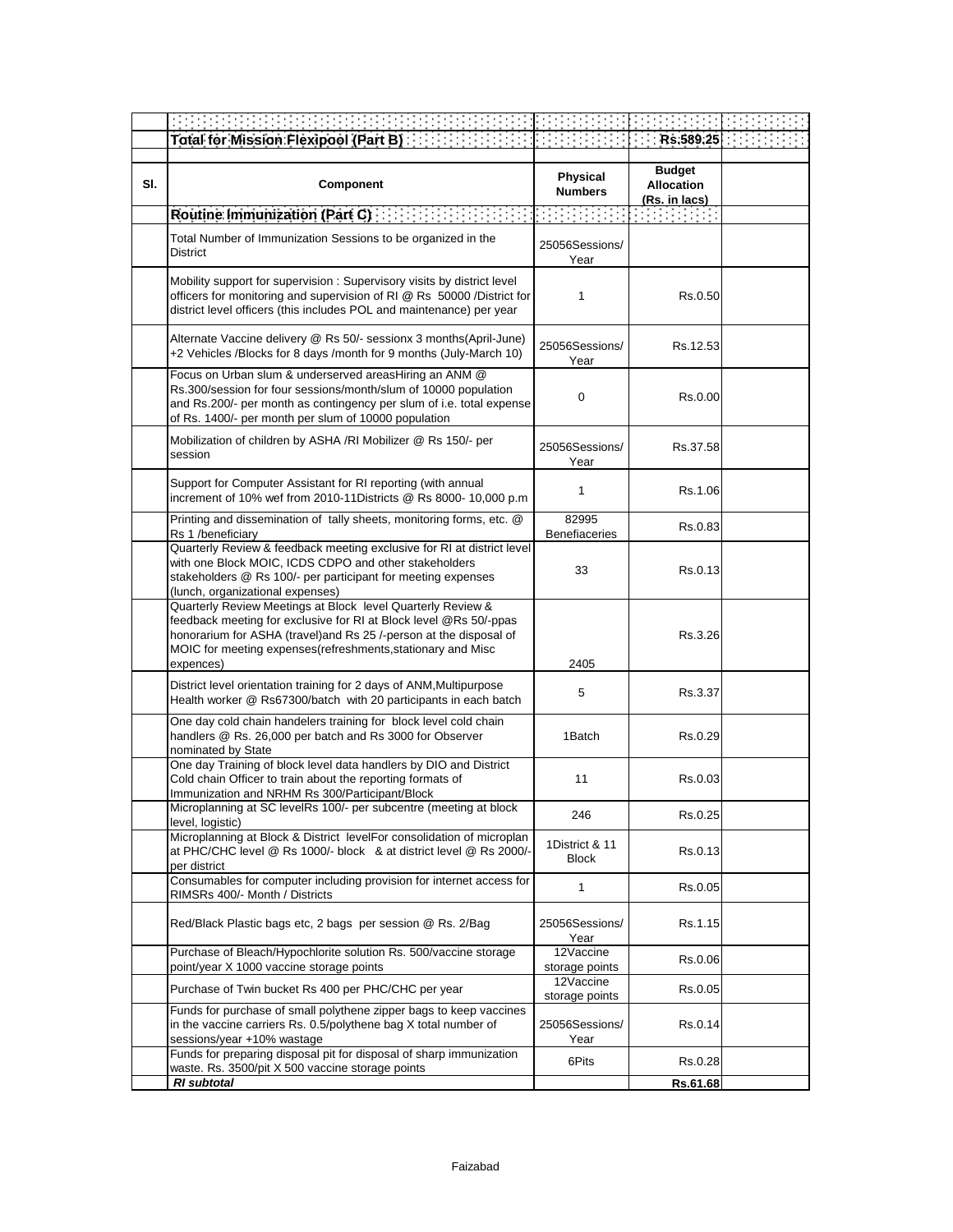|                | <b>Cold Chain maintenance</b>                                                                                      |                                   |                                                     |                               |
|----------------|--------------------------------------------------------------------------------------------------------------------|-----------------------------------|-----------------------------------------------------|-------------------------------|
|                | Cold chain maintenance@Rs 500/Block & Rs 10,000/District/Year                                                      | 1District & 11<br><b>Block</b>    | Rs.0.15                                             |                               |
|                | POL for vaccine delivery from State to District and from district to<br>PHC/CHCs @ Rs. 100000/- district/Year)     | 1District                         | Rs.1.00                                             |                               |
|                | <b>Subtotal Cold Chain</b>                                                                                         |                                   | Rs.1.15                                             |                               |
|                | <b>Budget to be released to Division</b>                                                                           |                                   |                                                     |                               |
|                | Three day training of Medical Officers on RI using revised MO<br>training module- training of Faizabad & Devipatan | 12+7Batches                       | Rs.27.55                                            |                               |
|                | TOT batch for cold chain handlers training                                                                         | 0                                 | Rs.0.00                                             |                               |
|                | Operational expenses at Divisional level                                                                           | 1 unit                            | Rs.0.25                                             |                               |
|                | <b>Subtotal to Division</b>                                                                                        |                                   | Rs.27.80                                            |                               |
|                | <b>Total Part C</b>                                                                                                |                                   | Rs.90.63                                            |                               |
|                | Part D - National Program                                                                                          |                                   |                                                     |                               |
|                | 1. NPCB                                                                                                            |                                   |                                                     |                               |
| SI.            | Component                                                                                                          | <b>Physical</b><br><b>Numbers</b> | <b>Budget</b><br><b>Allocation</b><br>(Rs. in lacs) | <b>Budget Head</b><br>for FMR |
| 1.1            | Govt Sector 30% of Tot. Trgt @531/cat.oprt.(IOL)                                                                   | 2986                              | 1585566                                             |                               |
| 1.2            | NGO Sector 20% of Tot Trgt @ 656/Cat. Oprt.(IOL)                                                                   | 1990                              | 1305440                                             |                               |
| 1.3            | Pvt. Sector 50% of Tot trgt.                                                                                       | 4976                              | $\Omega$                                            |                               |
|                | <b>Sub Total</b>                                                                                                   | 9952                              | 2891006                                             |                               |
| 2              | SES (Free Spec. to Children) @ of 100/-Spec                                                                        | 880                               | 0                                                   |                               |
| 3              |                                                                                                                    | 1 Govt/NGO                        | 50000                                               |                               |
|                | Vision Centre @ 50,000/Centre Equipment                                                                            |                                   |                                                     |                               |
| 4              | Operations other than Cataract                                                                                     | 164                               | 164000                                              |                               |
| 5              | Eve Collection @ 500/Cornea.                                                                                       | 0                                 | $\Omega$                                            |                               |
|                | Total allocated for the District in Rs.                                                                            | 10996                             | 3105006                                             |                               |
|                |                                                                                                                    |                                   |                                                     |                               |
|                | 2. RNTCP(WB)                                                                                                       |                                   |                                                     |                               |
|                |                                                                                                                    |                                   |                                                     |                               |
| SI.            | Component                                                                                                          | <b>Physical</b><br><b>Numbers</b> | <b>Budget</b><br><b>Allocation</b>                  | <b>Budget Head</b><br>for FMR |
|                | 1 CIVIL WORKS                                                                                                      |                                   | (Rs. in lacs)<br>119700                             |                               |
|                | 2 LABORATORY MATERIALS                                                                                             |                                   | 294000                                              |                               |
|                | 3 HONERARIUM                                                                                                       |                                   | 376425                                              |                               |
|                | 4 IEC/ PUBLICITY                                                                                                   |                                   | 108050                                              |                               |
|                | 5 EQUIPMENT MAINTENANCE                                                                                            |                                   | 94800                                               |                               |
|                | 6 TRAINING                                                                                                         |                                   | 174485                                              |                               |
| $\overline{7}$ | POL & VEHICLE MAINTENANCE                                                                                          |                                   | 200000                                              |                               |
|                | <b>8 VEHICLE HIRING CHARGES</b>                                                                                    |                                   | 126000                                              |                               |
|                | 9 NGO/PP SUPPORT                                                                                                   |                                   | 120000                                              |                               |
|                | 10 MISCELLANEOUS EXPENSES                                                                                          |                                   | 261260                                              |                               |
|                | 11 CONTRACTUAL SERVICES                                                                                            |                                   | 1500000                                             |                               |
|                | 12 PRINTING                                                                                                        |                                   | 129600                                              |                               |
|                | 13 RESEARCH & STUDIES                                                                                              |                                   |                                                     |                               |
|                | <b>14 MEDICAL COLLEGES</b>                                                                                         |                                   |                                                     |                               |
|                | 15 PROCUREMENT OF VEHICLES                                                                                         |                                   | 150000                                              |                               |
|                | <b>16 PROCUREMENT OF EQUIPMENT</b><br>Sub-TOTAL                                                                    |                                   | 60000<br>3714320                                    |                               |
|                | <b>Grand Total</b>                                                                                                 |                                   |                                                     |                               |
|                |                                                                                                                    |                                   | 3714320                                             |                               |
| 3. NLEP        |                                                                                                                    |                                   |                                                     |                               |
|                | <b>Activities</b>                                                                                                  | <b>Physical Targets Financial</b> |                                                     |                               |
|                |                                                                                                                    |                                   | <b>Allocation</b>                                   |                               |
| 1              | <b>Contractual Services- Driver</b>                                                                                |                                   |                                                     |                               |
|                | Remuneration @ Rs. 7,000/= P.M.                                                                                    | $\overline{0}$                    | 0                                                   |                               |
|                | Sub total                                                                                                          |                                   | $\Omega$                                            |                               |
| $\overline{2}$ | <b>Office Maintenance</b>                                                                                          |                                   |                                                     |                               |
|                | Telephone/Fax/Internet @ Rs. 15,000/= P.A.                                                                         |                                   | 15000                                               |                               |
|                | Office Operation & Maintenance @ Rs. 18,000/= P.A.<br>Consum-ables Stationery @ Rs. 24,000 P.A.                    |                                   | 18000<br>24000                                      |                               |
|                | Maintenance of Office Equipment & Furniture etc.                                                                   |                                   | 15000                                               |                               |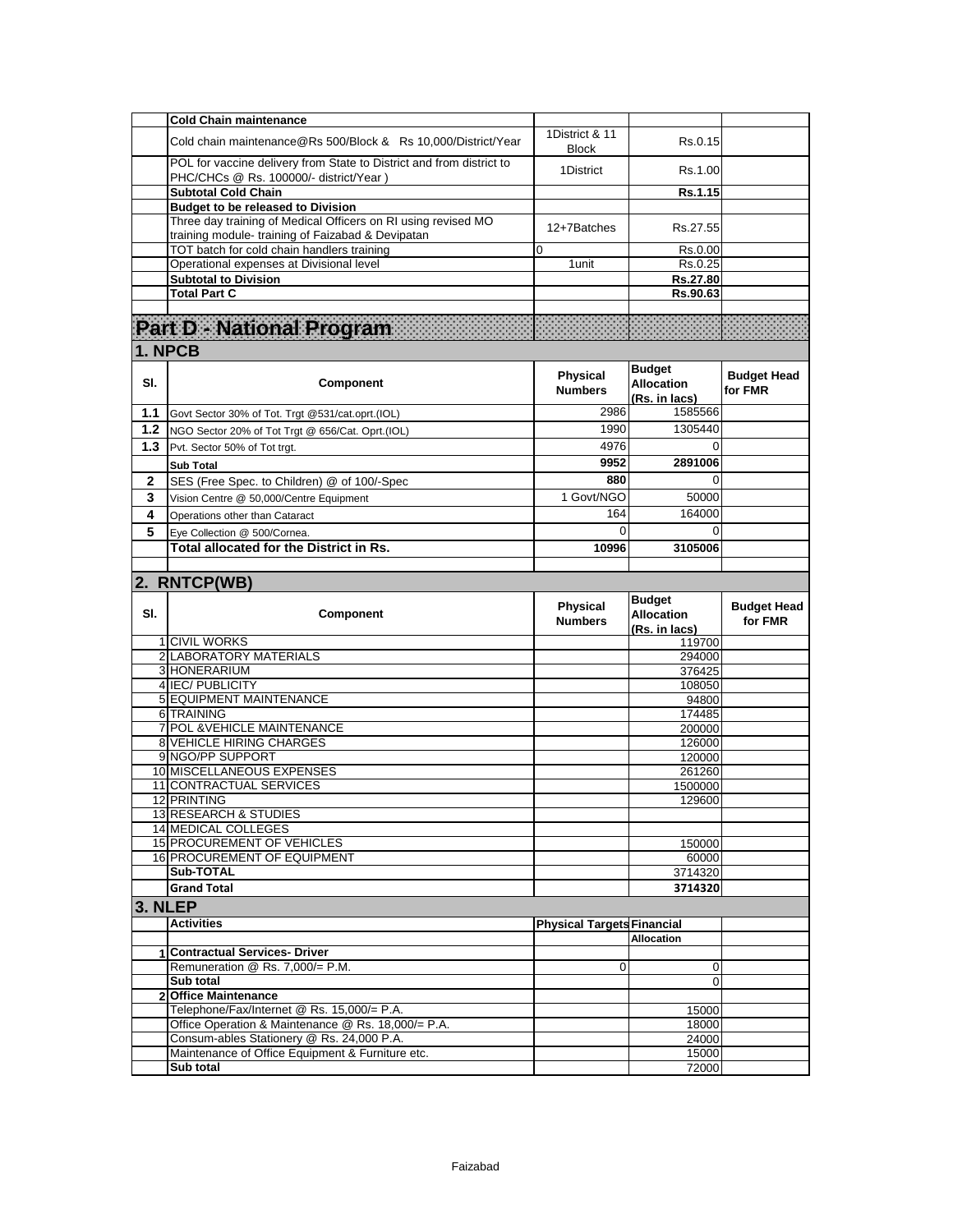|     | 3 Mobility-                                                                                              |                      |                        |                    |
|-----|----------------------------------------------------------------------------------------------------------|----------------------|------------------------|--------------------|
|     | Vehicle operation / hiring of 1 Vehicle @ Rs 75000 P.A.                                                  |                      | 75000                  |                    |
|     | Sub total                                                                                                |                      | 75000                  |                    |
|     | 4 Training                                                                                               |                      |                        |                    |
|     | 4 Days' Training of newly recruited Medical Officers @ Rs 28,000 per                                     |                      |                        |                    |
|     | batch of 30 trainees                                                                                     | 21                   | 19600                  |                    |
|     | 3 Days' Training of newly recruited Health Workers @ Rs 24,000 per                                       |                      |                        |                    |
|     | batch of 30 trainees                                                                                     | 15                   | 12000                  |                    |
|     | 2 Days' Refresher Training of Medical Officers @ Rs 16,000 per                                           |                      |                        |                    |
|     | batch of 30 trainees<br>2 Days' Refresher Training of Health Workers @ Rs 16,000 per                     | 30                   |                        |                    |
|     | batch of 30 trainees                                                                                     | 60                   | 48000                  |                    |
|     | Sub total                                                                                                |                      | 79600                  |                    |
|     | 5 Procurement                                                                                            |                      |                        |                    |
|     | Supportive medicines and other items for patients @ Rs39 per                                             |                      |                        |                    |
|     | patient under treatment                                                                                  |                      | 14300                  |                    |
|     | Splints, Crutches, Items for Deformity Patients Rs. 15/= per patient                                     |                      |                        |                    |
|     | under treatment                                                                                          |                      | 5500                   |                    |
|     | Patient Welfare Rs. 26/= per patient under treatment                                                     |                      | 9500                   |                    |
|     | Printing of forms @ Rs. 39/= per patient under treatment                                                 |                      | 14300                  |                    |
|     | Sub total                                                                                                |                      | 43600                  |                    |
|     | <b>6 IEC Activities</b>                                                                                  |                      |                        |                    |
|     | Rallies @ Rs. 5,000/= each                                                                               | 2                    | 10000                  |                    |
|     | School Quiz @ Rs. 1000/= each                                                                            | 10<br>$\overline{2}$ | 10000<br>10000         |                    |
|     | IPC workshops of ASHA @ Rs. 5000/= each<br>Health Mela in local festivals, Melas etc. @ Rs. 5,000/= each |                      | 5000                   |                    |
|     | Sub total                                                                                                |                      | 35000                  |                    |
|     | 7 Urban Leprosy Project                                                                                  |                      |                        |                    |
|     | <b>Supportive Medicines</b>                                                                              |                      | 9000                   |                    |
|     | Monitoring & Supervision                                                                                 |                      | 6000                   |                    |
|     | MDT delivery & follow-up services                                                                        |                      | 11300                  |                    |
|     | Sub total                                                                                                |                      | 26300                  |                    |
|     | 8 Incentive to Ashas                                                                                     |                      | 29000                  |                    |
|     | 9 Review Meetings                                                                                        |                      | 18000                  |                    |
|     | 10 Disability Prevention & Medical Rehabilitation                                                        |                      |                        |                    |
|     | Screening Camp for selection of RCS patients                                                             |                      | 10000                  |                    |
|     | Screening Camp - miscellaneous expenses                                                                  |                      | 10000                  |                    |
|     | Screening Camp- Self Care Kits & patient Welfare items                                                   |                      | 10000                  |                    |
|     |                                                                                                          |                      |                        |                    |
|     | Sub total                                                                                                |                      | 30000                  |                    |
|     | 11 Cash Assistance                                                                                       |                      |                        |                    |
|     | Cash assistance- POL for Vehicle                                                                         |                      | 20000                  |                    |
|     | Cash assistance- TA DA for Leprosy Staff                                                                 |                      | 50000                  |                    |
|     | Sub total                                                                                                |                      | 70000<br>478500        |                    |
|     | <b>Grand Total</b>                                                                                       |                      |                        |                    |
|     | 4. NVBDCP                                                                                                |                      |                        |                    |
| Sl. | <b>Activity Proposed</b>                                                                                 | Physical             | <b>Budget</b>          | <b>Budget head</b> |
| No. |                                                                                                          | <b>Numbers</b>       | <b>Allocation (Rs.</b> | for FMR            |
|     |                                                                                                          |                      | In lacs)               |                    |
|     | 1 DBS (Domestic Budgetary Support)                                                                       |                      |                        |                    |
|     | 1.1 Malaria                                                                                              |                      |                        |                    |
|     |                                                                                                          |                      |                        |                    |
|     | Incentive to ASHA                                                                                        |                      |                        |                    |
|     | Training                                                                                                 |                      |                        |                    |
|     | Monitoring & Supervision                                                                                 |                      | 45000                  |                    |
|     | BCC/IEC Anti Malaria Month                                                                               |                      | 20000                  |                    |
|     | Malaria: Total                                                                                           |                      | 65000                  |                    |
|     |                                                                                                          |                      |                        |                    |
|     | 1.2 Elimination of Lymphatic Filarisis                                                                   |                      |                        |                    |
|     | Training of MO's                                                                                         |                      | 30472.5                |                    |
|     | Training of Paramedical / Supervisor                                                                     |                      | 91417.5                |                    |
|     | Night Survey                                                                                             |                      | 47000                  |                    |
|     | POL/Mobility                                                                                             |                      | 49000                  |                    |
|     |                                                                                                          |                      | 190728                 |                    |
|     | Training of drug Disrtibuters<br>Honorarium of drug distributers                                         |                      | 532449                 |                    |